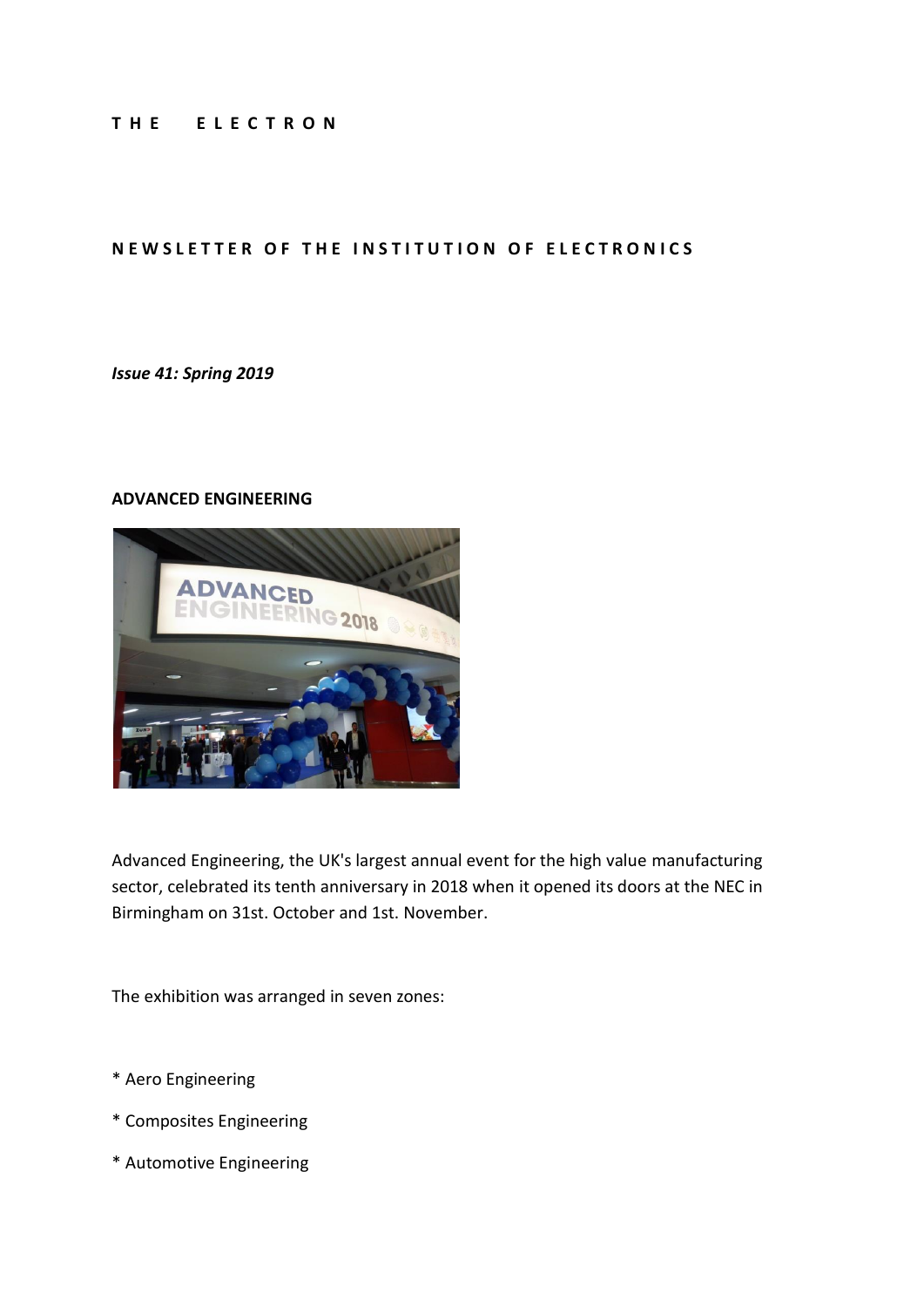- \* Performance Metals Engineering
- \* Connected Manufacturing
- \* Nuclear Engineering
- \* UK Contract Manufacturing

The Nuclear Engineering Zone was notably new for 2018, addressing especially the potential within the nuclear civil new-build sector, and there was also an 'Innovation Gallery' that showcased a range of special products from exhibitors that were seen as being particularly innovative for their customers.

There were around 540 exhibitors and a full conference programme provided around 230 presentations on a range of general and specialist subjects. Examples included: 'Transforming Aeroacoustics and NVH using Additive Manufacturing'; 'Aerospace 4.0: Adoption of Digital Capabilities in the Aerospace Supply Chain'; 'Laser Cleaning Applications in Industries'; 'New Manufacturing Techniques for Optimised 3D Multiaxial Orthogonal Preforms'; 'Recent Advances in Human Robot Collaborative Composites Manufacturing'; 'Additive Manufacturing for High Pressure Vessels'; 'Drone Operations to support Engineering'; 'Innovating Composite Tooling through the use of Applied AI'; 'Behind the Build: NPL's Show-stopping Fighter Robot'; 'Secure Wireless Data Transmission through Composites without any Wiring Harnesses or Fibre Optics'; 'High-tech Heat Exchangers for High-tech Electronics'; 'Embedding Electronics and Sensing Functionality into Composite Materials'; and 'How the latest Integrated Line and Multi-robot Control is redefining Picking and Packing Solutions'.

In addition to the above the Advanced Engineering Show Guide included 27 specialist Editorial Features, two of which are reviewed below.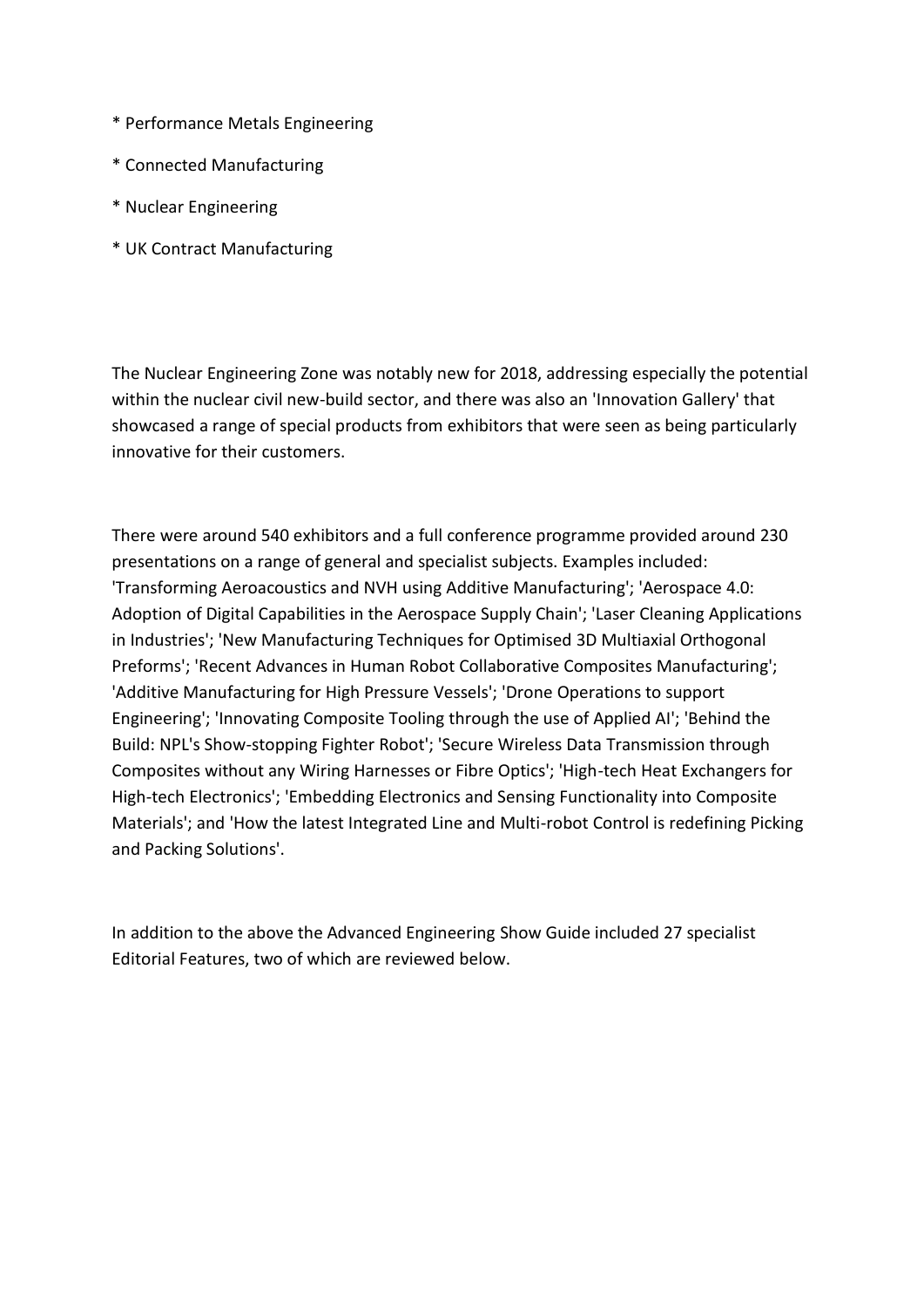#### **Why Engineers need Lasers**

This Feature, by The Association of Industrial Laser Users, explains how the advent of the high power fibre laser has made laser applications for material processing, such as 3D printing and laser engraving considerably more cost efficient in recent years:

*'Laser sources are now more compact and efficient, requiring very little maintenance. Reliability is comparable with or better than many conventional manufacturing processes. With the advent of digital manufacturing using robotic or CNC machinery, the laser is a tool which is programmable, repeatable and versatile enough to be used both for automated manufacturing in a high production environment or for stand-alone use in a smaller company or more specialised situation.'*

The AILU, which hosted the Laser Manufacturing Hub at Advanced Engineering, presents the case for greater use to be made for laser material processing throughout industry:

*'A focused beam of light can be moved at very high speed by mirrors and lenses to achieve very high throughput and the non-contact nature of the laser makes fixturing more straightforward. Low power units for applications like laser etching or engraving can be aircooled for easier installation, lower running costs and higher reliability. Lasers have the repeatability to provide consistent results - for example consistent penetration welding, marking with repeatable contrast and cutting without burrs or dross.'*

The Feature focuses on four specific areas:

- \* From 3D CAD to Component in 24 hours.
- \* Laser Cutting
- \* Etching, Engraving and Marking
- \* Fast Joining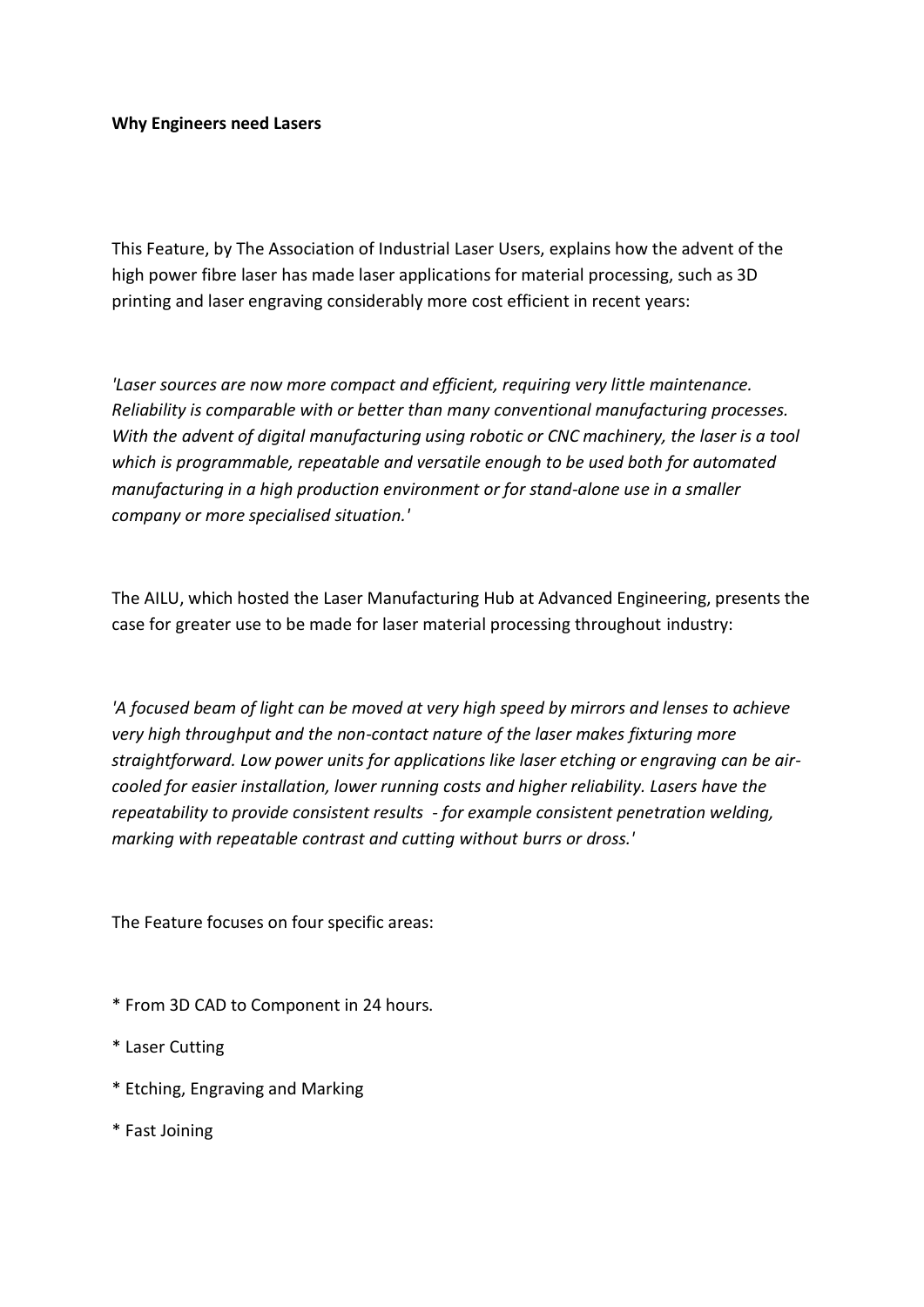*'Using lasers for 3D printing (also known as Additive Manufacturing) allows near net shape manufacturing for greater material efficiency. 3D printing can enable advanced designs for lightweight construction and part count reduction. Lasers enable this technology in metals (where the melting point is high - for plastics it is more commonly a non-laser solution).*

*Large systems with fibre lasers for cutting of metal are now commonplace. Whether flat bed sheet metal cutting or 3D profiling, the laser allows flexibility and convenience with ease of programming a variety of parts from a single sheet of material. In recent times the fibre laser has taken over from the CO2 laser. The latest high power fibre lasers are now capable of cutting thicker materials so there is now much less reason to buy CO2 lasers except for material choice (some materials like plastics and wood can only be cut with CO2 lasers).*

*Laser welding often replaces TIG and MIG welding where greater automation is required. With a lack of skilled manual welders and a need to automate the welding process, laser welding has progressed to the preferred method for many applications in automotive and aerospace manufacturing. Capable of welding most metals (including copper, aluminium, titanium and nickel alloys) the laser solution is fast and has low heat input. In some cases, transparent plastics can also be joined to make hermetically sealed assemblies (for example in automotive under-bonnet electronics).'*

The Association of Industrial Laser Users is based at Oxford House, 100 Ock Street, Abingdon, Oxfordshire OX14 5DH. Email: info@ailu.org.uk

**The Flexible Form Electronic Future**

This contribution from independent technology and innovation centre CPI highlights printable electronics as an enabling technology that is delivering new and hybrid electronic applications that incorporate the functional benefits of flexible electronics as well as the efficiency and durability of traditional electronics: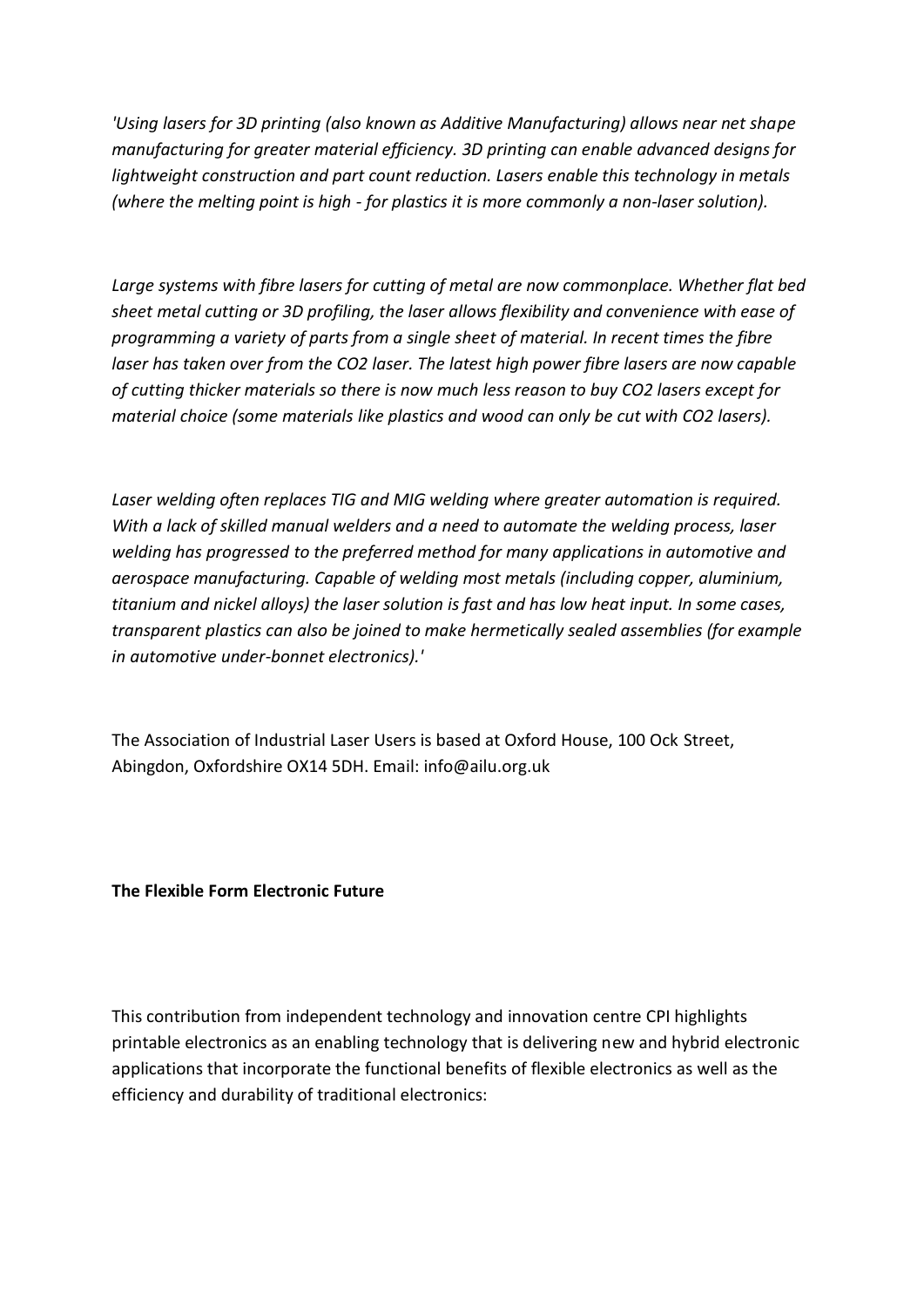*'The Internet of Things represents an evolution in which objects are capable of interacting with other objects. Printable electronics is aligned with this emerging technology through the opportunities that the printing of electronic functionality and sensing brings to applications. The printing of electronic functionality opens up a host of design opportunities and will lead to the creation of a range of future electronic applications in key market sectors, such as print and packaging, healthcare, built environment, automotive and aerospace.*

*Printed electronics is a complementary technology to traditional silicon-based electronics. The thin and bendable nature of printed electronics means that technology will be able to provide sensing to new geometries and design areas in the way components are made and assess in operation. Integrating electronics with flexible form factors increases the freedom for product designers to embed technology into their designs, creating the opportunity for new innovative components that are wireless, smarter, interactive, conformable, thinner, lightweight, rugged and able to blend into our surrounding environment.*

*Embedding sensors into materials, machines and surfaces provides the ability to assess realtime information on parameters such as strain, temperature, corrosion, pressure and humidity. Using printed electronics for sensors also means that sensing can be produced using large area roll to roll printing methods, providing the opportunity for cost-effective production methods for bespoke sensing designs.'*

CPI introduces its state-of-the-art printed electronics centre in Newton Aycliffe, County Durham, which has the capacity to create rolls of thin, flexible inlays containing multiple electronic components that can be converted into labels or embedded into smart products or wearable goods:

*'CPI has worked with Silent Sensors on a new product development programme to improve existing antennae designs and incorporate printed sensors into the tyre-making process and supply chain. UK-based Silent Sensors' technology tracks and manages tyre performance from the manufacturing process through to the supply chain and the road, with data collected in the cloud and presented on the driver's dashboard or as warnings to the driver on the road.*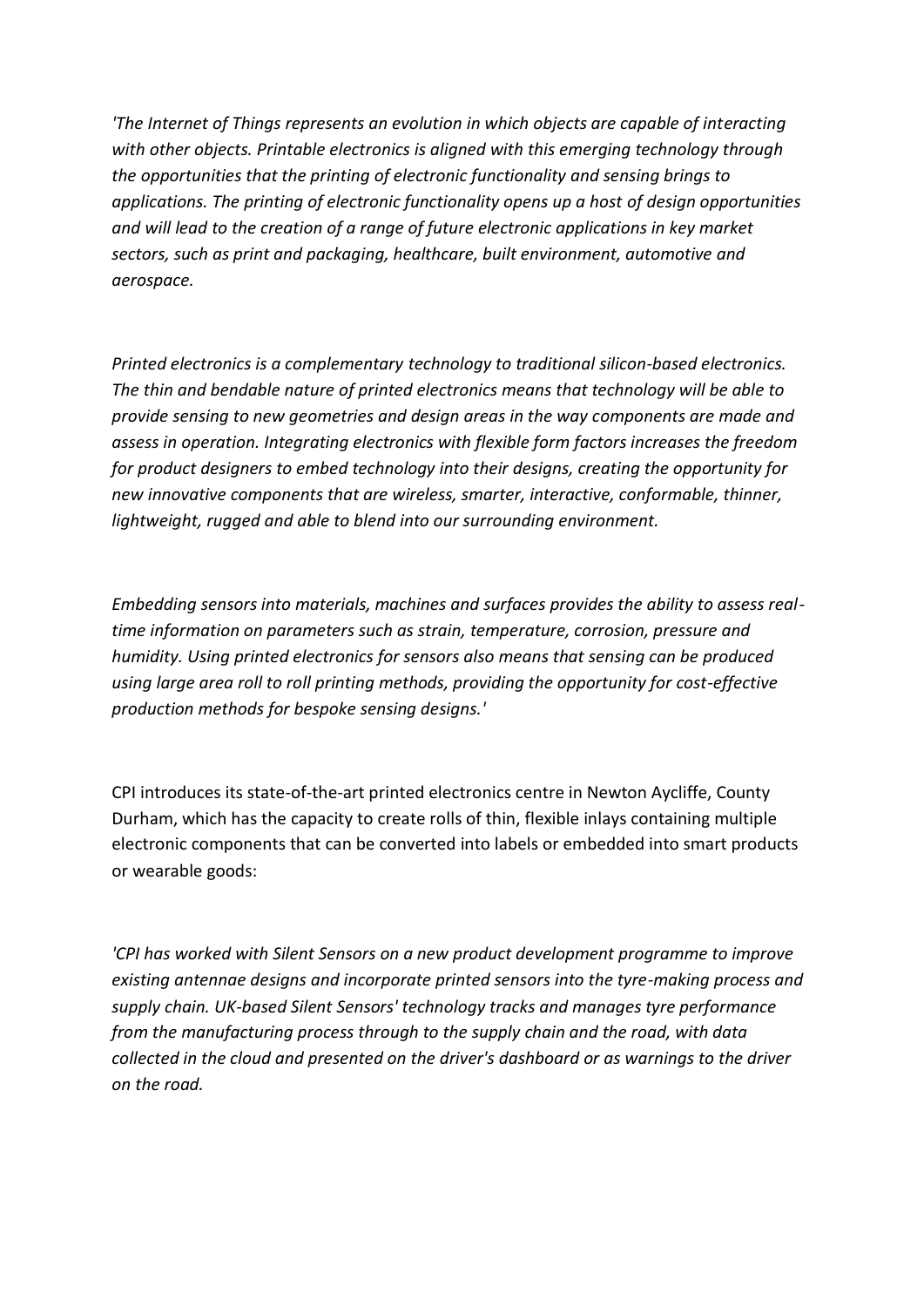*CPI has also supported the expansion of PragmatiC, a world-leader in ultra-low cost flexible electronics with the potential to enable trillions of "smart objects" that can sense and communicate with their environment. PragmatiC's unique technology platform facilitates flexible integrated circuits (flexICs) thinner than a human hair and easily embedded into any surface, thus introducing interactivity into a range of everyday items.'*

CPI is based at the Neville Hamlin Building, Thomas Wright Way, Sedgefield TS21 3FG and may be contacted on 01740 625 700. Email: info@uk-cpi.com

# **NEW SEMICONDUCTOR TECHNOLOGIES IMPROVE EFFICIENCY OF ELECTRIC POWERTRAINS**

Most power systems for electromobility use semiconductor devices built using a silicon process, but new techniques are now emerging that provide higher efficiency and so dissipate less heat, making such systems either smaller or more powerful for the same size.

In *E-Mobility Engineering* (Vol.1, No.1, October 2018) in the article 'Band Members' (p.52- 56), Nick Flaherty contrasts metal oxide semiconductor field effect transistors (MOSFETs) with the more powerful insulated gate bipolar transistors (IGBTs), noting that with a bandgap of 1.1eV both are used in half and full bridge converter topologies at frequencies of up to 50kHz with efficiencies of around 85 per cent. Both of these established technologies, however, struggle with megahertz-level operation and voltages of 600-1800V that permit higher efficiency to be achieved.

In order to attain this MOSFETs and IGBTs are now being replaced with devices that use wide bandgap materials in order to increase the typical DC-DC converter efficiency from 85 per cent to 95 per cent, or else increase typical DC-AC inverter efficiency from 96 per cent to 99 per cent.

The wide bandgap materials discussed are silicon carbide (SiC) and gallium nitride (GaN):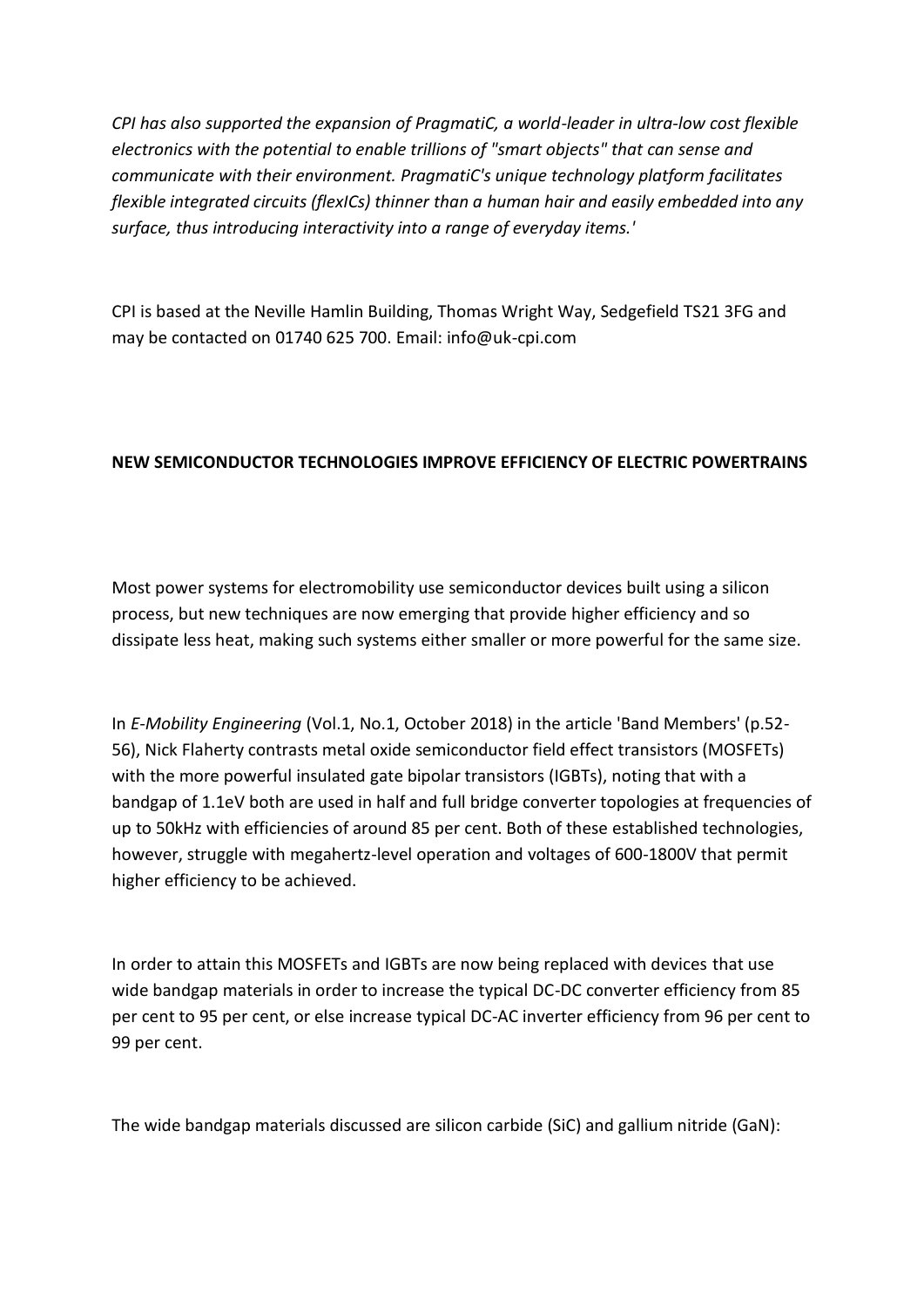*'A 1200V planar Schottky diode built in SiC has a total capacitive charge (Qc) that is small (65nC), reducing switching losses and enabling faster operation. This has led to charger designs that are a tenth of the size and weight of those based on silicon devices and with an efficiency of 97 per cent.'*

Silicon carbide is noted for its constant switching time and the fact that it does not vary with temperature, allowing for a smaller design margin for varying temperatures, making the devices suitable for the inverters in electric vehicles.

The article quotes Mario Aleo, Group Vice-president of ST Microelectronics and General Manager of its Power Transistor Division as follows:

*"Major car makers and automotive Tier 1 suppliers are now committing to silicon carbide technology for future product development because of its higher aggregate efficiency compared to standard silicon in a wide range of operating scenarios."*

New power conversion topologies such as totem-pole power factor correction, a design for the front end of a power system that can provide efficiencies as high as 99.2 per cent, are also enabled:

*'Using silicon MOSFETs would require 14 separate devices and a highly complex controller. Using a SiC or GaN wide bandgap device, however, they can be implemented using only four transistors and a much simpler control.'*

Gallium nitride, by contrast, offers even faster switching than SiC owing to higher electron mobility, but has a much lower thermal conductivity, which limits its power density. It has, however, been popular for some time in the wireless market, and new versions of the technology are being adopted in power designs:

*'Lateral GaN transistors are built with horizontal rather than vertical junctions, and have improved switching characteristics over vertical silicon transistors, but are comparable to silicon super-junction MOSFETs in terms of the conduction losses per unit semiconductor*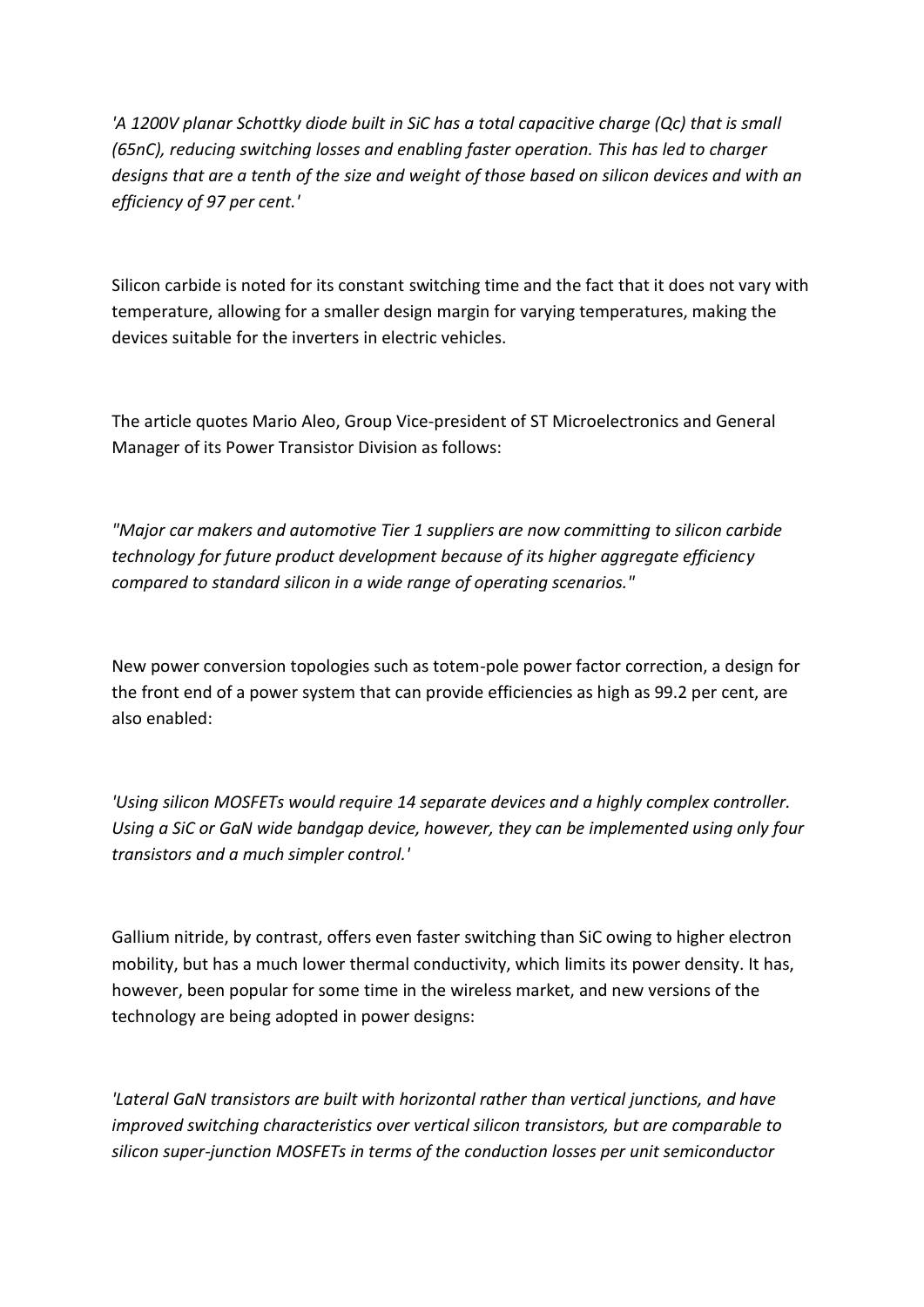*area. However, new device structures using the enhancement mode of GaN have allowed higher performance by eliminating the bulk capacitance.*

*650V GaN transistors built on a silicon substrate allow for higher currents and voltage breakdowns than SiC or silicon, leading to switching frequencies of more than 100 MHz. These new transistor layouts boost the high-current die performance and the yield, which are key factors for electromobility designs.*

*GaN technology is evolving, with the third generation of 650V devices providing greater immunity to gate noise (up from 2.1 to 4V), giving more headroom in circuit design applications.'*

The article highlights research at Fraunhofer IAF, where a fully integrated monolithic converter using high-voltage AlGaN/GaN-on-Si technology has been developed:

*'The integrated converter circuit is designed for a maximum voltage of plus or minus 400V and a current of 5A, and is built from four transistors and six diodes.* 

*Packaging the die was a key consideration for the converter. If lateral components are used, the source drain and gate pads are on one side and the back of the die is used for heat dissipation.*

*The conventional approach of using wires to connect the die to the circuit boards restricts the overall performance of the design, so instead an embedded substrate technology from AT and S was used with the power devices embedded into the PCB material and connected from both sides.*

*The chips are connected directly via low-impedance copper-plated connections, or microvias, that significantly lower the inductance compared with wire bond technology. The rear of the die is also connected by means of copper-plated microvias to improve heat dissipation.'*

The article quotes Fraunhofer IAF researcher Richard Reiner as follows: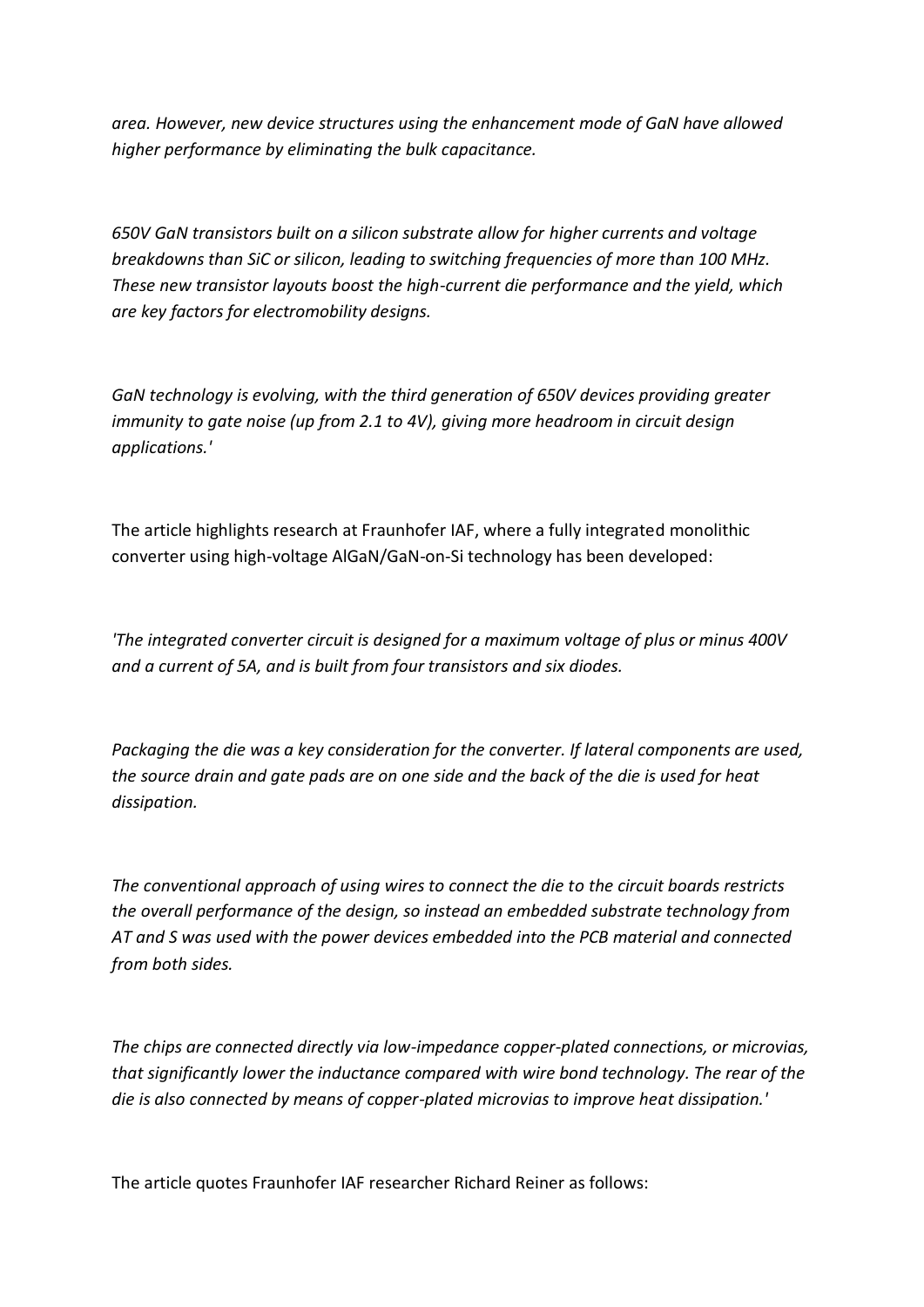*"We see this mounting technology as opening up entirely new possibilities - particularly for more complex monolithic integrated GaN power circuits, as used on our multi-level converter chip. With a conventional design, we were hardly able to use and/or evaluate the power chip."*

# **CENTRALISED CONDITION-BASED MAINTENANCE MODEL FOR ROTATING MACHINES**

Vibration-based condition monitoring of rotating machines is used to identify machine faults at an early stage, but it is heavily reliant on the experience of the person involved in the fault identification process.

In *The Essential Guide to Maintenance Management*, 2018-2019, p.16-17, in the article with the above title, Jyoti Sinha and Natalia Espinoza from the University of Manchester explain how the Internet of Things (IoT) and Industry 4.0 are helping to drive change:

*'Through the development of an artificial intelligence model that incorporates all relevant methods, skills, tools experience etc. in a "big data bank" gathered over a period of time, the machine learning model can identify machine faults at an early stage and propose appropriate action without involvement of any individuals and/or group within the industry. A similar example is a driverless car.*

*The model developed for a machine can then be adapted to other machines to create a centralised VCM model. This leads to a centralised CBM (CCBM) approach throughout the IoT application.'*

The success of the CCBM is, however, completely reliant on the robustness of the developed supervised machine learning model when applying to other identical machines around the globe: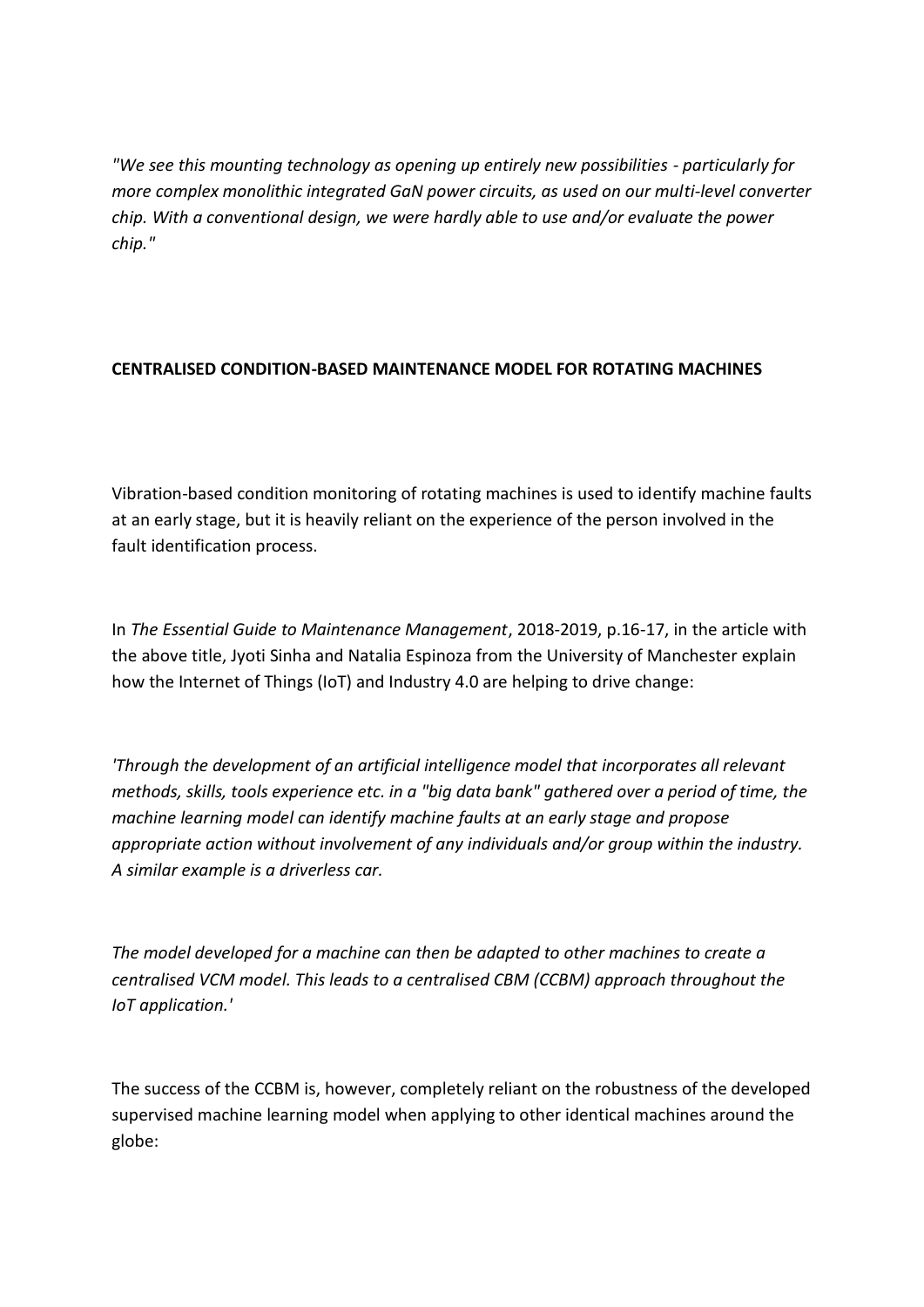*'For this study measured vibration data from different machine conditions (healthy and faulty) from a rotating rig in the Dynamics Laboratory at the University of Manchester were used. The rotating rig consists of two shafts connected by a rigid coupling and supported through four ball bearings mounted on flexible foundations. The driven shaft is connected to a three-phase electric motor through flexible coupling. The rotor has two balancing disks on the longer shaft and one balancing disk on the smaller shaft. Four accelerometers (an accelerometer per bearing pedestal at 45 degrees from the vertical axis) were used to measure the rig vibration.*

*The measured vibration data from the rig at two rotating speeds - 1800RPM (30Hz) and 2400RPM (40Hz) - were considered for the five rig conditions: Healthy, shaft misalignment, bearing foundation looseness, shaft bow and shaft rub. The conditions, other than the healthy condition, are machine faulty conditions which need to be identified at an early stage so that remedial maintenance can be carried out before machine failure occurs.*

*An artificial neural network method was used to develop the machine learning model for the identification of different faults on the rig.'*

The developed machine learning model for the rig at the rotating speed of 1800RPM was blindly applied to the rig data at 2400RPM (a different operating condition) without any training at 2400RPM, and it was found that the model predicted the machine conditions correctly in two categories, 100 per cent healthy machine condition, plus, for the remaining conditions, 100 per cent machine faulty condition.

The authors concluded that 'the classification in two categories (healthy and faulty) on the blind application is useful information for plant maintenance' with the results 'very encouraging for the future development of the CCBM using IoT/Industry 4.0.'

They state:

*'The possibility of Centralised Condition-based Maintenance using the concept of Internet of Things/Industry 4.0 has been explored. The Vibration-based condition monitoring (VCM) study is conducted on a laboratory -scaled rotating rig for this purpose. The knowledgebased machine learning model is developed based on a VCM approach to predict machine*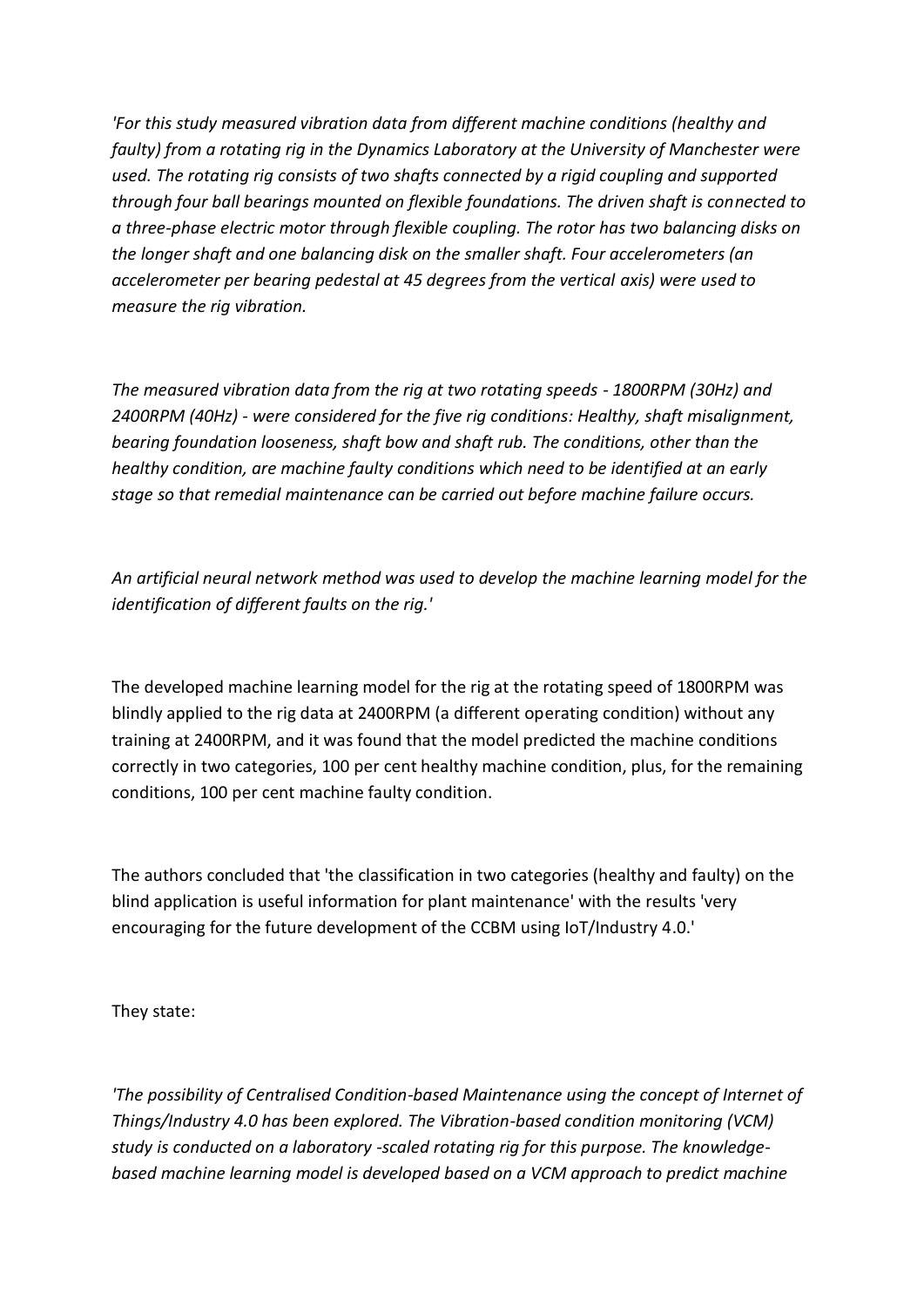*defects/faults using the artificial neural network method. The blind application of the developed machine learning model shows encouraging results and provides the potential hope for the future CCBM approach based on the VCM for the commonly used rotating machines in industries around the globe.'* 

### **WIRELESS CONDITION-BASED MONITORING IN THE RAIL SECTOR**

Maintenance in the railway industry has traditionally been achieved by servicing trains on a time or mileage basis, but this method does not take account of whether parts actually do need replacing, and is not entirely effective in eliminating breakdowns.

In order to improve this SKF has developed a wireless condition-based monitoring system specifically for the rail sector. Known as SKF Insight, it involves retrofitting a small sensor onto the wheelset axle-box assembly of the train in order to detect bearing damage. This picks up tiny inconsistencies in the vibration of a bearing suggesting that failure is imminent, even though it is in an environment that is awash with noise and other vibrations.

Advanced signal processing and algorithms separate the signal from the noise, ensuring that each sensor produces accurate data for further analysis.

Each of the wireless sensor nodes has an array of different sensors and is capable of taking several different measurements relating to the health of the bearing. Acceleration Enveloping, an established vibration measurement technique, is then used to provide early indication of bearing damage. A standard acceleration vibration measurement is band-pass filtered, rectified and finally enveloped.

Advanced processing and trending of the signal is then performed, which not only detects the presence of damage, but also determines which bearing component is damaged. Temperature data complements vibration data, and an automatic alarm indicates when action is needed. Experts can then check the output and produce a report which may, for example, recommend a planned replacement of a bearing.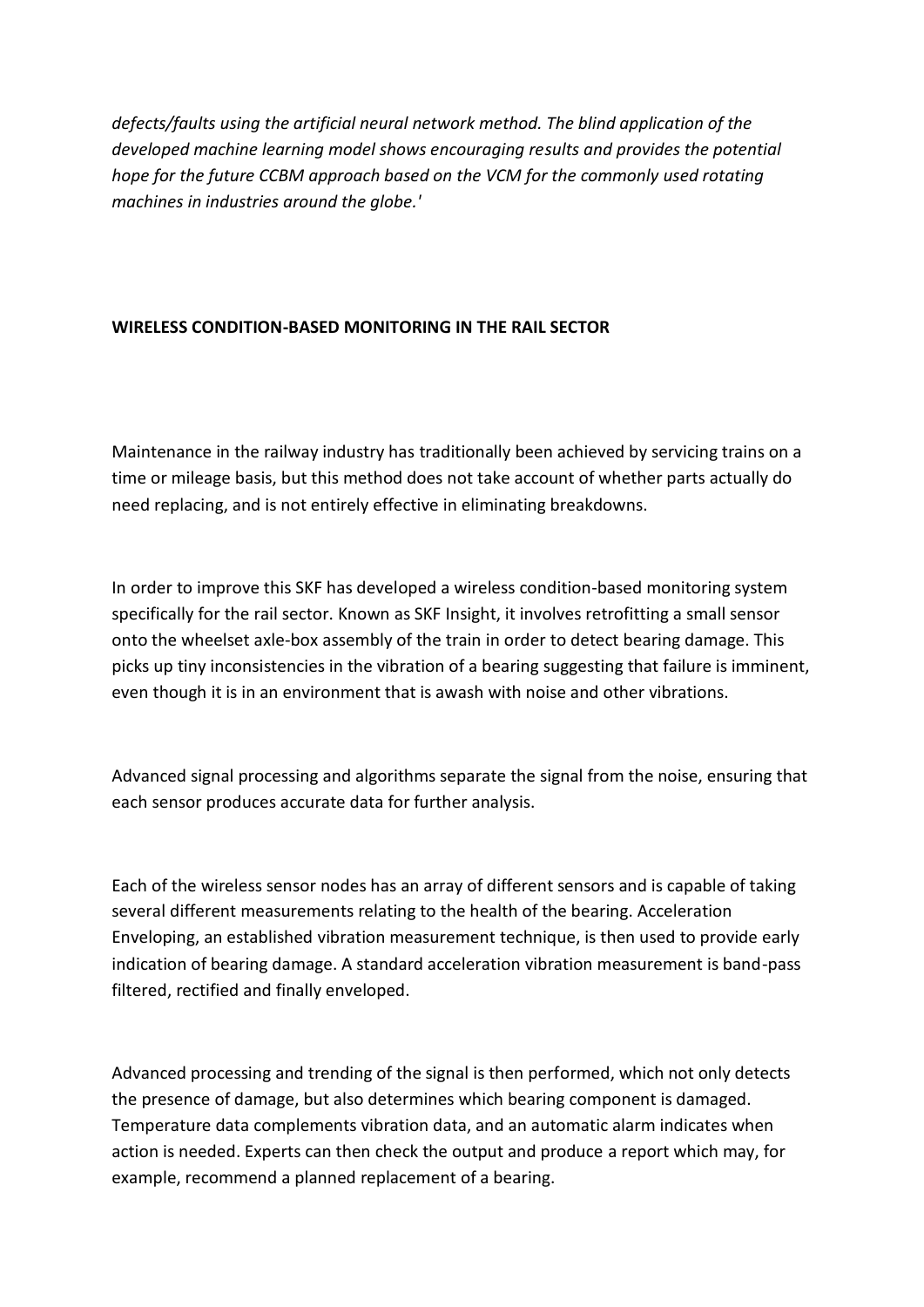[Reference: Pye, A., 'New Techniques moving Maintenance forward', *The Essential Guide to Maintenance Management*, 2018-2019, p.8-9].

## **WORLD'S FIRST NON-CONTACT MOTION AMPLIFICATION PLATFORM**

RDI Technologies have launched the world's first non-contact motion amplification platform, the Iris M, which allows users to see in real-time motion that is invisible to the human eye.

It uses a patented Motion Amplification™ technique to monitor critical manufacturing operations, processes and structural components that affect plant reliability and productivity. It works by detecting subtle motion, which is amplified to a level at which it becomes visible to the naked eye. By turning every pixel in the camera into a sensor, millions of measurements are obtained in a fraction of a second without any physical connection being required to any machinery or equipment.

This technique enables users to make instant decisions about manufacturing operations based on real data. Fault types that can be visualised include:

- \* Piping vibration.
- \* Reciprocating engine and compressor motion.
- \* Unbalance.
- \* Misalignment.
- \* Soft foot.
- \* Structural looseness.
- \*Resonance.
- \*Structural cracks.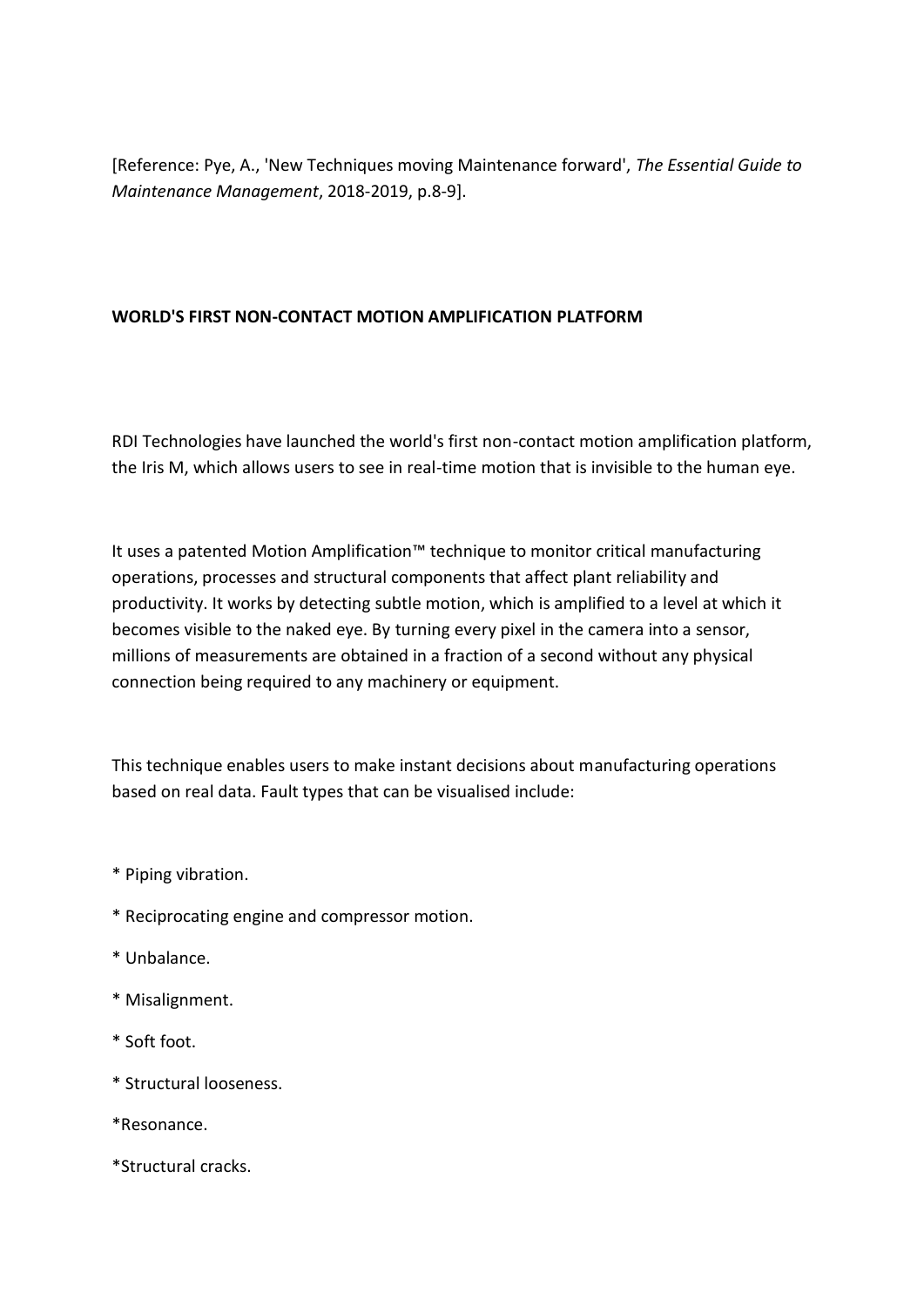- \* Duct and vessel wall deflections.
- \* Structure stiffness and support.
- \* Torsional twisting, bending and flexing.
- \* Excessive transient loading.
- \* Ineffective damping.
- \* Vibrating screen motion analysis.
- \* Oscillating motion analysis.
- \* Cavitation, hydraulic and aerodynamic forces.
- \* Drive transmission faults, bells, chains, couplings and carolan shafts.

More information may be obtained from Advanced Engineering exhibitor Reliability Maintenance Solutions Limited on 01206 791 917. Email: info@motionamplification.co.uk

#### **AUTONOMOUS MOBILE ROBOT PILOTED AT AIRBUS**

An autonomous mobile robot is currently undergoing trials at the Airbus wing factory in Broughton. Developed as part of a Government-funded collaborative research project, the AMR is a computer-guided vehicle that handles and transports small aircraft components and assembly tools around the factory. It incorporates smart navigation technology that allows it to develop real-time awareness of its surroundings, and build a real-time 3D picture of the environment with laser scanners and a pair of cameras that are able to detect lowlevel and overhanging obstacles. A complex set of algorithms calculates and negotiates a safe route around pre-programmed positions.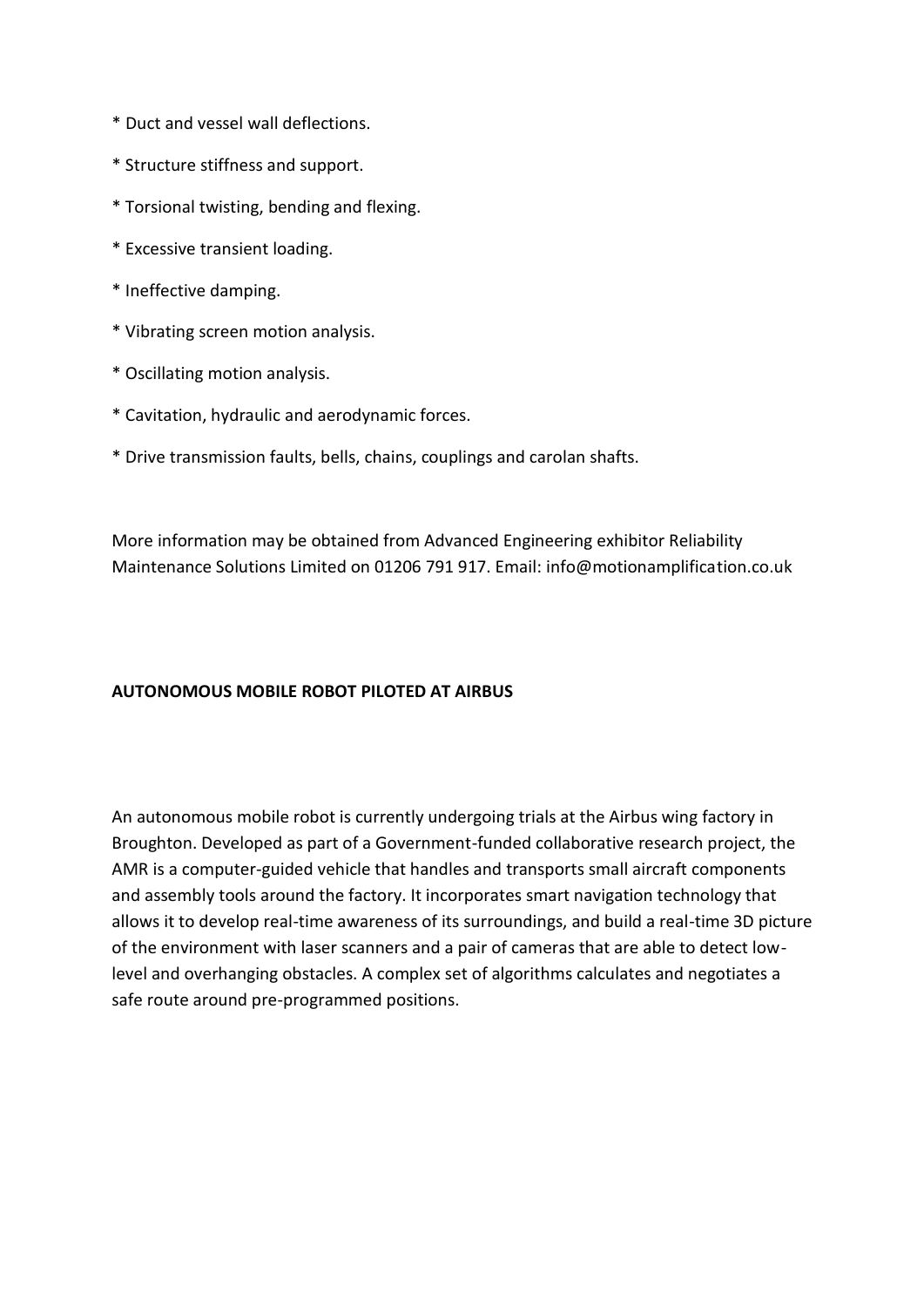# **NEW SOFTWARE TO EVALUATE ALTERNATIVE RADAR INTEGRATION SCENARIOS IN AUTONOMOUS VEHICLES**

The packaging design of radar systems for autonomous vehicles needs to be conducted early in the vehicle development process before a prototype vehicle is available for performance testing. If engineers get the design wrong the packaging process may have to be repeated at a cost of around \$1 million, not to mention delay to the launch of the vehicle.

In order to avoid these costs Autoliv, worldwide leader in automotive safety systems, has developed ANSYS HFSS electromagnetic field simulation software to evaluate alternative radar integration scenarios early in the development process. This enables prediction of how the fascia and other nearby components affect radiation patterns, enabling the design to be validated well before the prototype phase.

The article 'On the Radar' by Clive Callewaert, Principal RF Engineer for Autoliv Electronics in *Ansys Advantage* Issue 1 2018, p. 24-27, explains more:

*'Radar systems use a transmitter to emit a short pulse of electromagnetic radiation. After each pulse, the transmitter is turned off and a receiver listens for signals caused by the pulse reflecting off nearby objects. Electromagnetic radiation emitted by a radar sensor may be distorted in difficult-to-predict ways by objects that the radiation must pass through. Other nearby objects may generate reflections that interfere with the receiver.*

*When integrating a radar sensor in a new vehicle, engineers must position the system so that the fascia and mounting bracket do not interfere with its accuracy. This means obtaining a high and relatively constant signal across the azimuth (from side to side) of the sensor while minimising wasted energy delivered to undesired directions or reflected by the bumper fascia back to the radar. The geometry of the bumper fascia is often complex because it has to meet multiple goals that include durability, safety, aesthetics and manufacturability. A slight change in sensor position can be the difference between meeting or not meeting accuracy requirements.*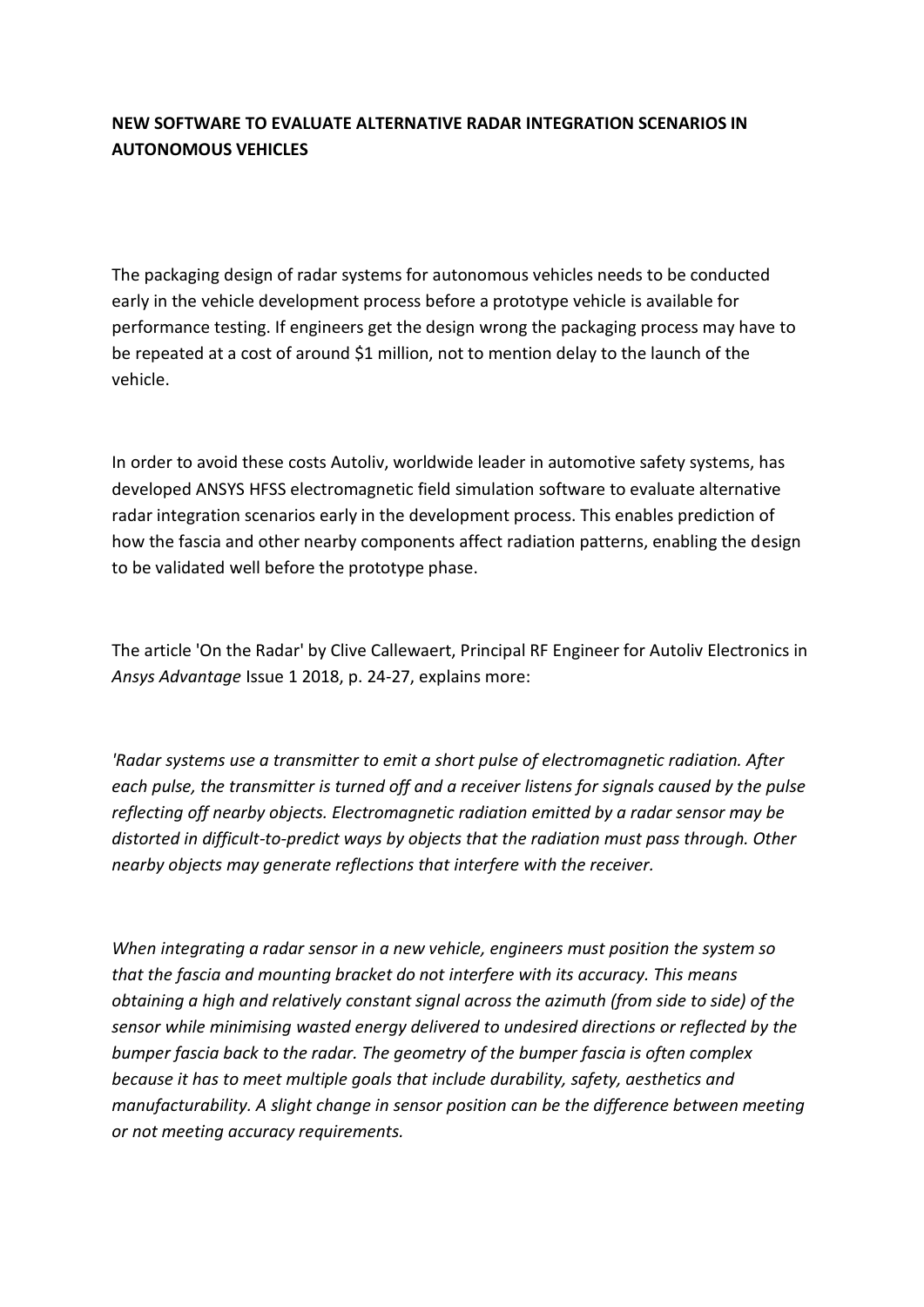*The simulation process begins by obtaining physical samples of the bracket and fascia materials to determine their electrical properties, which are required to run accurate electromagnetic simulations, using either waveguide or quasi-optical techniques. The measured electrical properties include the dielectric constant and loss tangent of the fascia, paint layer and bracket.*

*Autoliv engineers use a computer-aided design (CAD) file from the automobile's original equipment manufacturer (OEM) that contains the current geometry of the bracket, fascia and other nearby components. ANSYS SpaceClaim is used to translate and prepare the CAD for HFSS import and meshing improvement. They truncate the fascia in the simulation model to both conserve computational resources and preserve electromagnetic fidelity. Engineers have already created ANSYS HFSS models of all of the company's current radar systems*.

*The simulation results are post-processed in HFSS and exported into a custom MATLAB program that mimics the algorithm used by the radar sensor to evaluate radar performance including signal-to-noise ratio, field of view, bearing bias and bearing ambiguity. It allows engineers to determine, for example, the maximum distance at which the radar can detect an object with a given radar cross section at a given azimuth angle, such as an oncoming motorcycle in the next lane at a distance of 30 metres.*

*If predicted performance does not meet minimum requirements, geometrical countermeasures are necessary, such as relocating the radar, and then the simulation process repeats. The geometry of the fascia is also likely to change during the design process, but when changes occur Autoliv engineers obtain the new geometry, run their simulations again and, when necessary, modify their design.'*

#### **NEW 3D PRINTED IMAGER FOR UAVs**

Researchers at the University of Norway have applied 3D printing to create a new low-cost hyperspectral imager for use on unmanned aerial vehicles.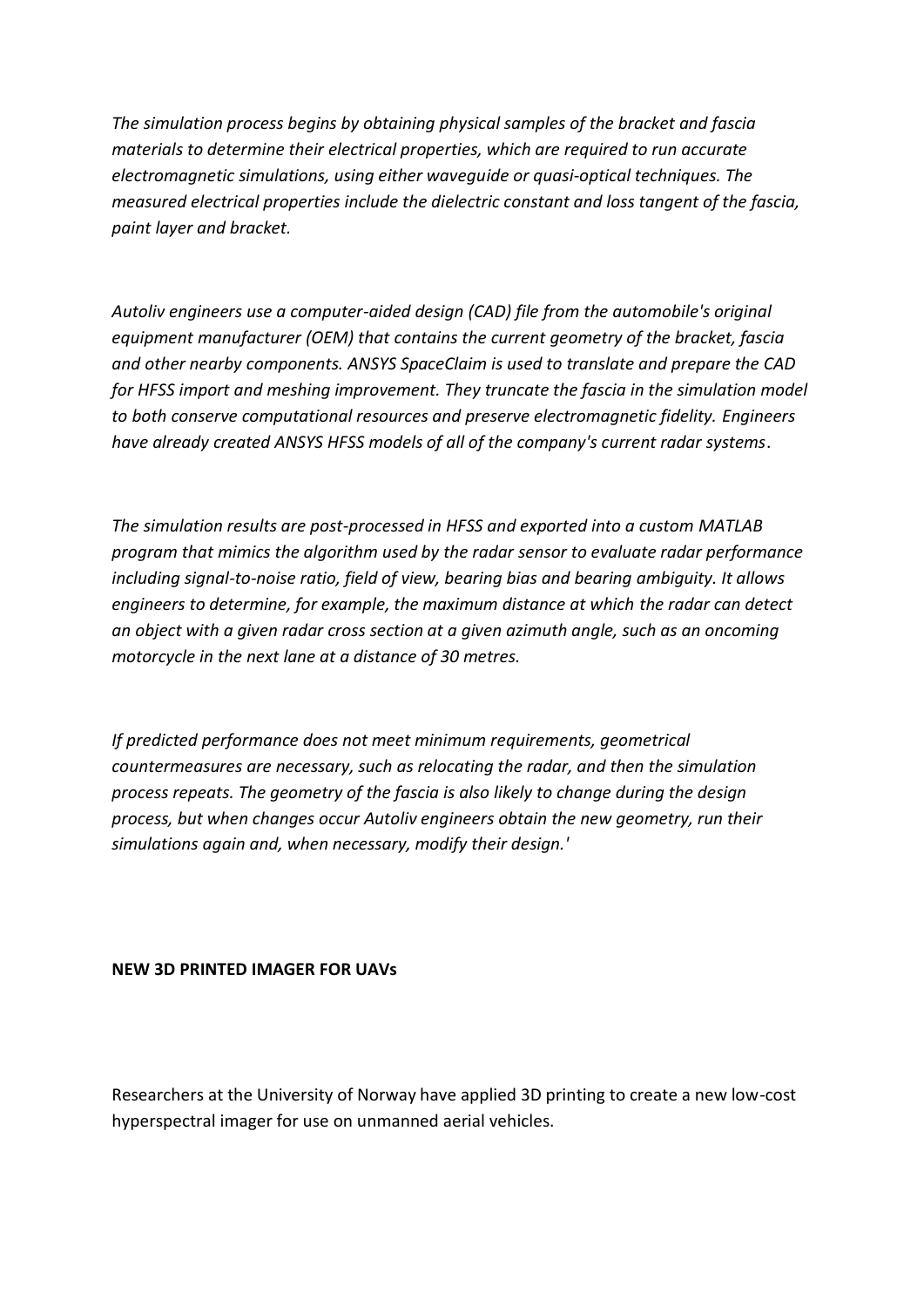Each pixel of a hyperspectral image contains information that covers the entire visible spectrum, providing data that can be used to measure such variables as ocean colour (for example to map harmful algae blooms), or to monitor crops. Traditional imagers, however, are expensive and heavy to build.

In *Unmanned Systems Technology* (April/May 2018) in the article '3D-printed Budget Imager' (p.12) Nick Flaherty describes how the new imager, which weighs under 200 grams and costs less than \$700, was developed:

*'The imager uses a push-broom technique with a diffraction grating and a line scanning architecture to build up a spectral image. This needed a stabilisation system so that any UAV movement would not distort the image as it was being generated.*

*The researchers made four prototypes with different sensors ranging from a colour CCD video camera head from Sony, a CamOne Infinity action camera head, to two monochrome industrial CMOS image sensors.*

*The main differences between the prototypes are the type of detectors and how they are mounted onto the grating housing.*

*The imager was tested with a two-axis electronic stabilising system on an octocopter, and was able to detect landscape features such as vegetation and bodies of water.*

*The tests showed that 3D-printing is accurate enough to produce prototype parts for optical systems. After testing, metal versions of 3D-printed parts could be ordered if desired to create imagers that would be more durable.'*

The article quotes research team leader Fred Sigernes of the University Centre in Svalbard as follows:

*"Our instrument can be used very effectively on an unmanned vehicle to acquire spectral images.*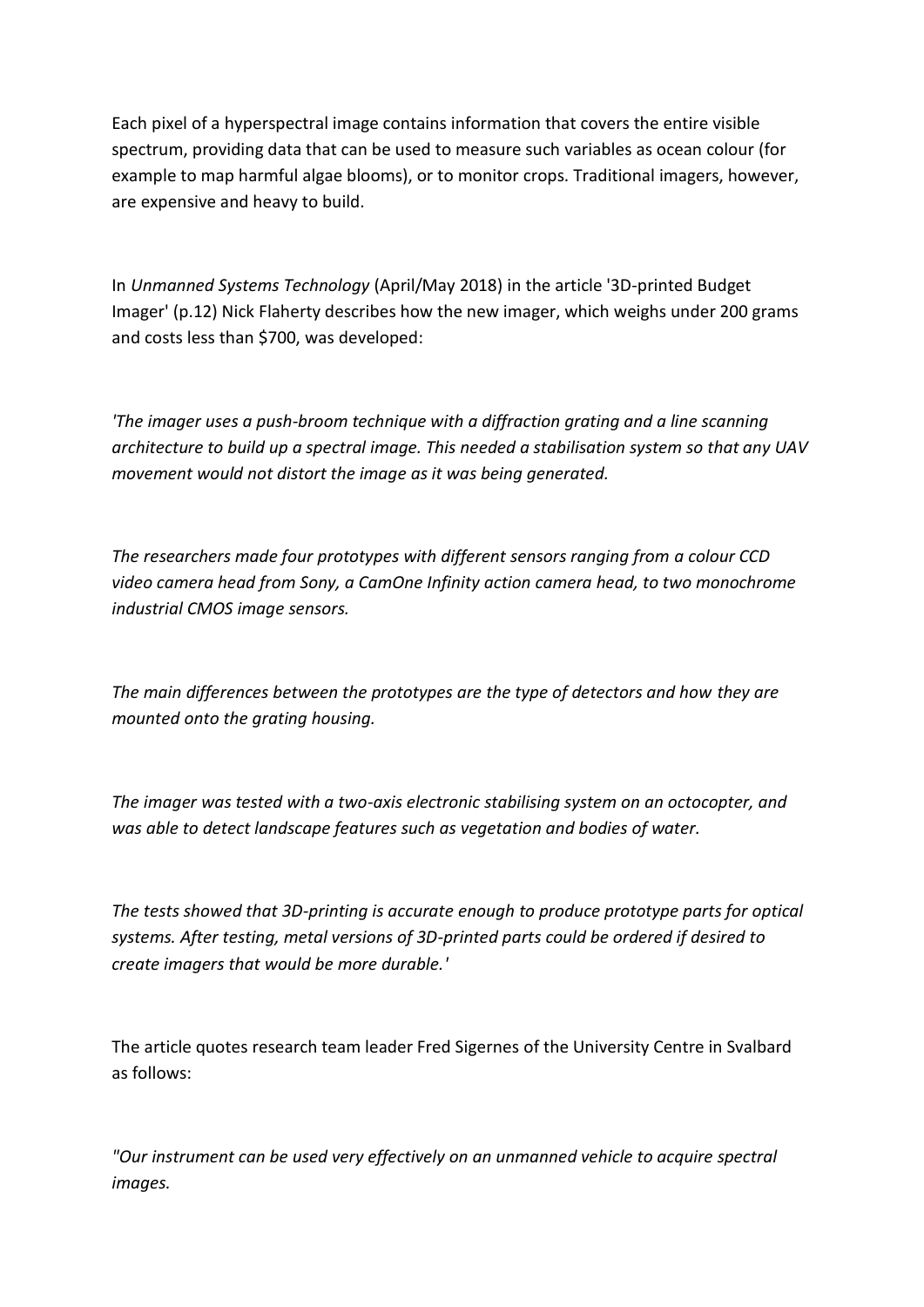*Making items in metal is time-consuming and can be very expensive. However, 3D-printing with plastic is inexpensive and very effective for making even complex parts, such as the piece needed to hold the grating that disperses the light. We were able to print several versions and try them out.*

*Push-broom hyperspectral imagers typically require expensive orientation stabilisation, however, you can now buy inexpensive gyroscope-based, electronically stabilising systems. That made it possible for us to build our imager."*



## **INNOVATION IN PHOTONICS: A DIODE MADE OF LIGHT**

An optical version of a diode, which transmits light in one direction only, has been pioneered by The National Physical Laboratory.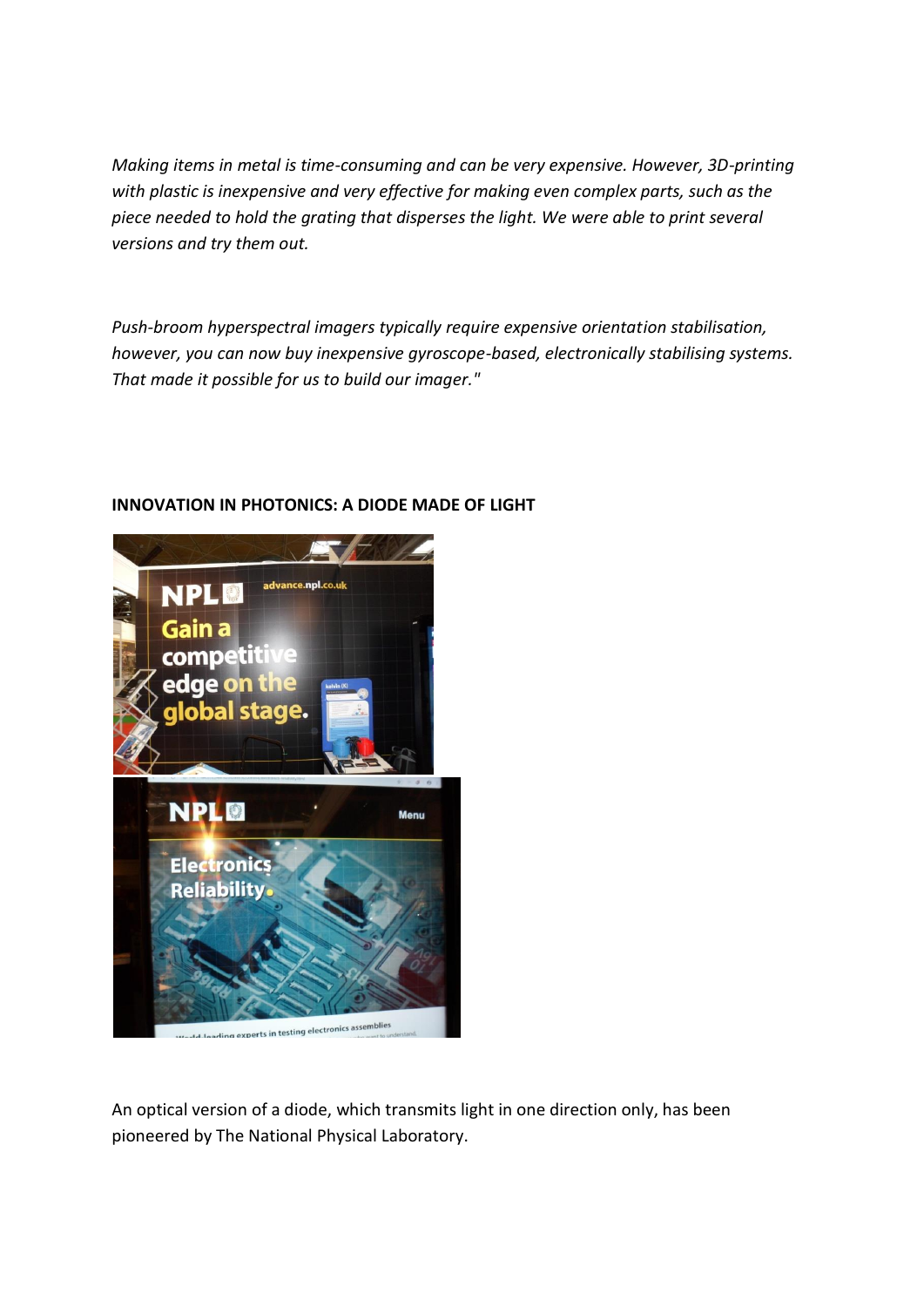In their publication *Insights beyond Measurement*, Issue 2, Spring 2018 (p.27), Principal Research Scientist Pascal Del'Haye, explains the development:

*'To create an optical version of a diode we used microrings that can store extremely large amounts of light. The circulating power of the small amount of light we sent into these glass rings is comparable to the light generated by the floodlights in a whole football stadium but confined into a device smaller than a human hair. The light intensities enable the formation of a diode via a light-with-light interaction called the Kerr effect.*

*Using microresonators in this way is a much smaller, lighter and more practical way of making light travel in only one direction whilst addressing a major challenge for photonics researchers - to produce diodes that don't require large, bulky magnets.*

*These diodes will, for the first time, open the door to cheap and efficient optical diodes on microphotonic chips, and will pave the way for novel types of integrated photonic circuits which could be used for optical computing.*

*They could also have significant impact on future optical telecommunication systems for more efficient use of telecom networks.'*

The National Physical Laboratory was an exhibitor at Advanced Engineering and is based at Hampton Road, Teddington, Middlesex TW11 0LW.

#### **BREAKTHROUGH IN CATHODE TECHNOLOGY**

A standard cathode for a lithium-sulphur cell is typically made by mixing sulphur particles with electrically conductive carbon black, which is intended to improve its ability to carry the flow of current. Unfortunately, however, there is frequently poor electrical contact between the non-conducting sulphur particles and the electro-conductive carbon material, which can result in the sulphur separating from the cathode as the battery is cycled.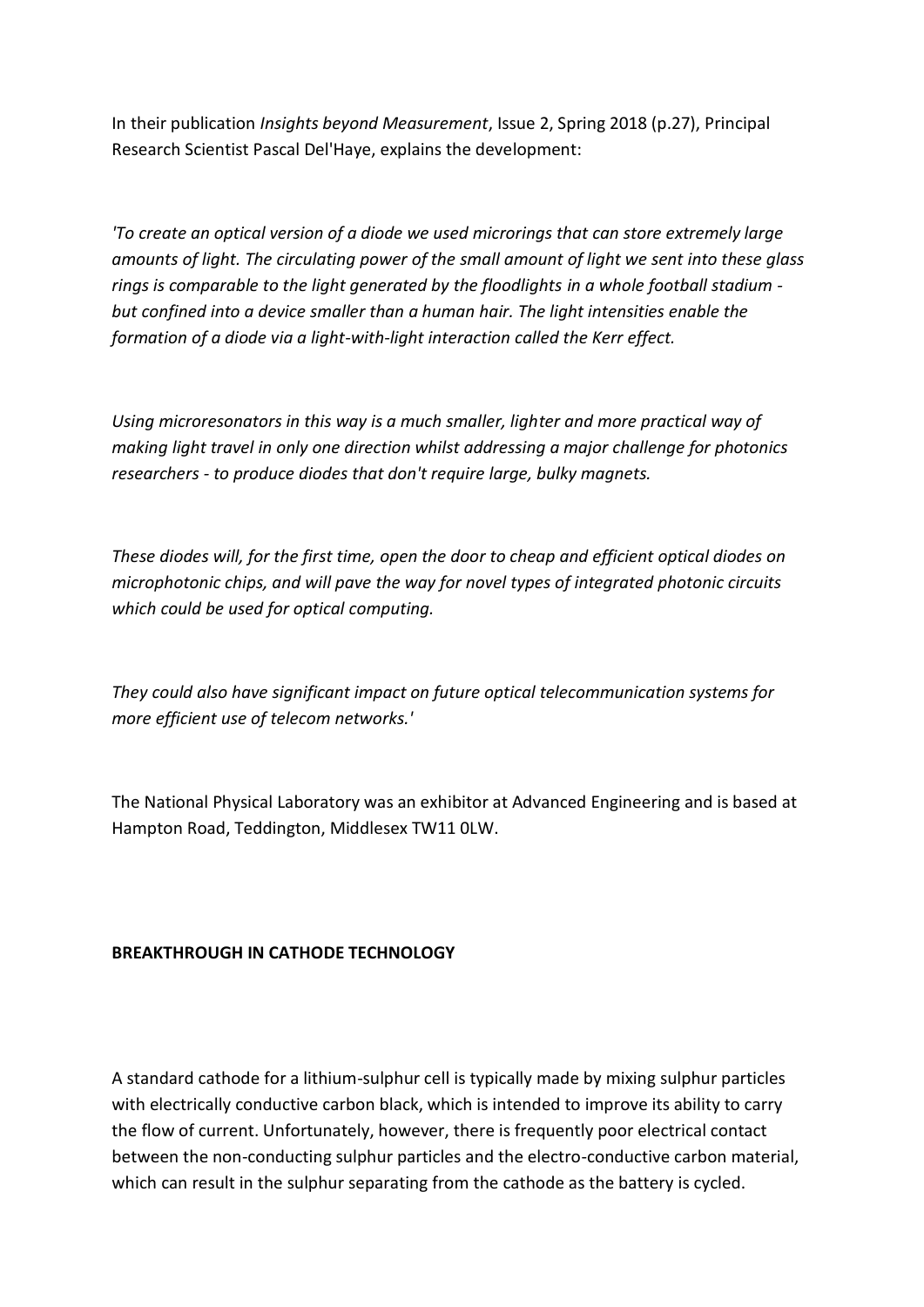In order to address this problem Oxis Energy Limited has developed a cathode made from a mixture of particulates containing a composite of electro-active sulphur-containing material and electro-conductive carbon filled with conductive carbon filler particles dispersed in the composite structure. The electro-conductive material may be in the form of carbon nanotubes, graphene or carbon nanofibres.

In the special Advanced Engineering supplement to *Materials World*, Dr. Jennifer Unsworth, Patent Attorney for the intellectual property law firm Withers and Rogers, explains the ground-breaking technology in her article 'Feel the Buzz':

*'Sulphur-containing material is first melt bonded to electro-conductive carbon. Melt bonding is a manufacturing process where the electro-conductive carbon is kneaded into a molten pool of electro-active sulphur material in a co-kneader or a twin-screw extruder. This type of appliance has not previously been used for this purpose, due to significant difficulties in maintaining rheological properties of the sulphur component above 140 degrees Centigrade.*

*The inventors have found that melt bonding or melt compounding facilitates better electrical contact between the constituents, which gives sulphur easier access to chemical reactions. Another advantage is that the electro-conductive carbon is well dispersed in the sulphurbased matrix, providing more efficient transfer of electricity from the current collector and an active interface for electrochemical reactions to occur.*

*It has been demonstrated that battery cells including cathodes that comprise, by weight, 76 per cent sulphur, 11 per cent carbon fibre nanotubes, 11 per cent carbon black and 2 per cent gelatine, lose only 20 per cent of the initial capacity after 80 charge-discharge cycles. This is a significant improvement over the existing lithium-sulphur cell systems.'*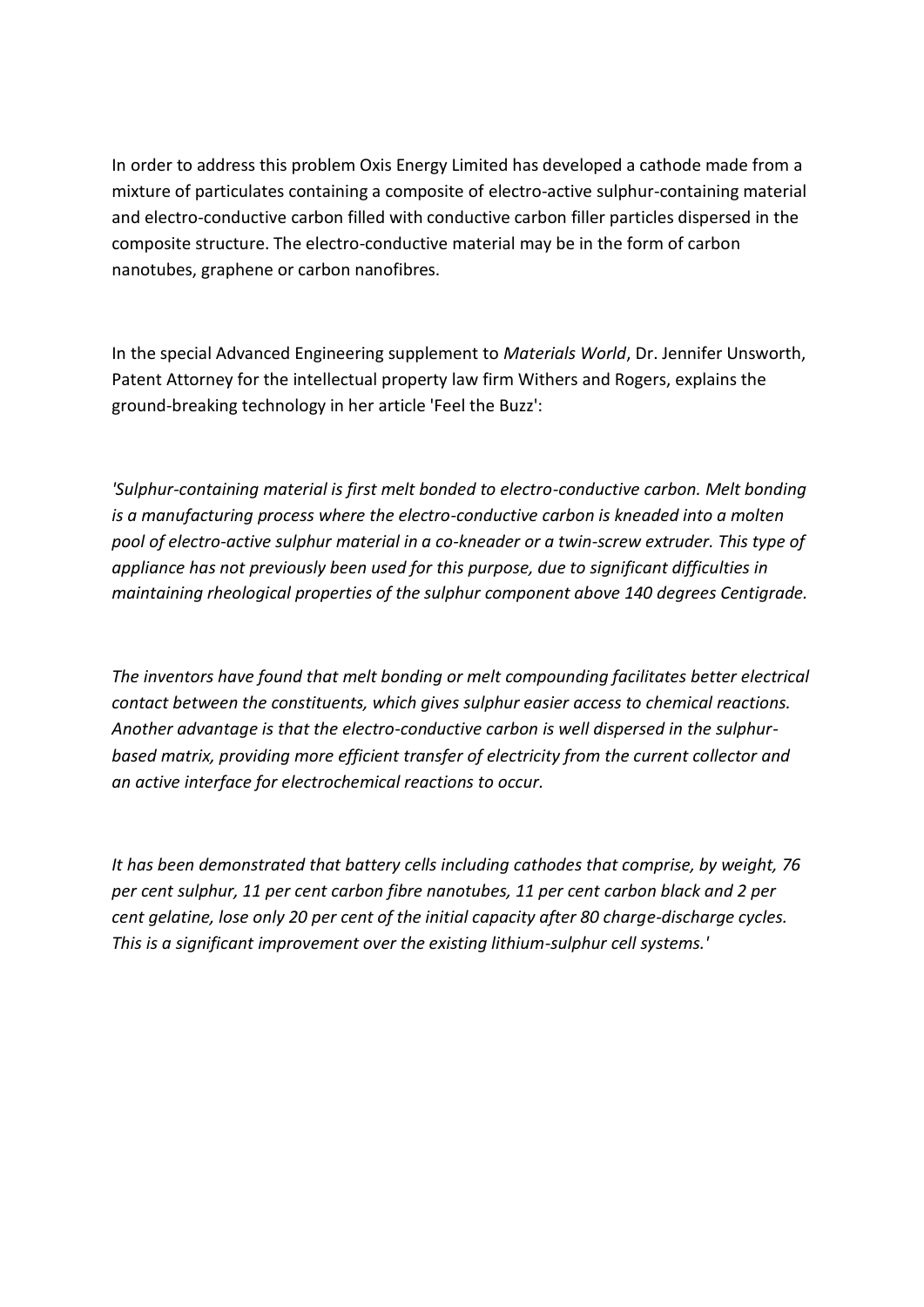### **GOVERNMENT TO INVEST £86 MILLION IN NATIONAL FUSION TECHNOLOGY PLATFORM**

The Government has announced that it is to provide an £86 million grant to support the building and operation of a National Fusion Technology Platform at Culham in Oxfordshire, which will enhance the UK's expertise in critical areas of fusion research as part of the Government's Industrial Strategy.

The National Fusion Technology Platform will incorporate two new centres of excellence, namely the Hydrogen-3 Advanced Technology Centre (H3AT) and the Fusion Technology Facilities Centre (FTF). The H3AT will conduct research into the processing and storage of tritium (Hydrogen 3), which will power future commercial fusion reactors, whilst FTF will conduct thermal, mechanical, hydraulic and electromagnetic tests on prototype components under the conditions experienced inside fusion reactors.

Ian Chapman, Chief Executive Officer for the UK Atomic Energy Authority, states:

*"Fusion is entering the delivery era, with an increasing focus on the key technologies that will be needed for the first power stations. The National Fusion Technology Platform will help British industry to maximise growth from opportunities provided by ITER. In the longer term it means that the UK will be at the forefront of developing fusion and bringing cleaner energy to the world."*

One of the key tools of the Platform will be to support UK industry to win contracts from ITER, which is currently under construction in Southern France. ITER anticipates a \$20 billion capital spend with at least \$1 billion on tritium-related issues.

#### **Further Information**

The UK Atomic Energy Authority was an exhibitor at Advanced Engineering and further information on this subject may be obtained from the UK Atomic Energy Authority, Culham Science Centre, Abingdon, Oxfordshire OX14 3DB. Telephone: 01235 528 822.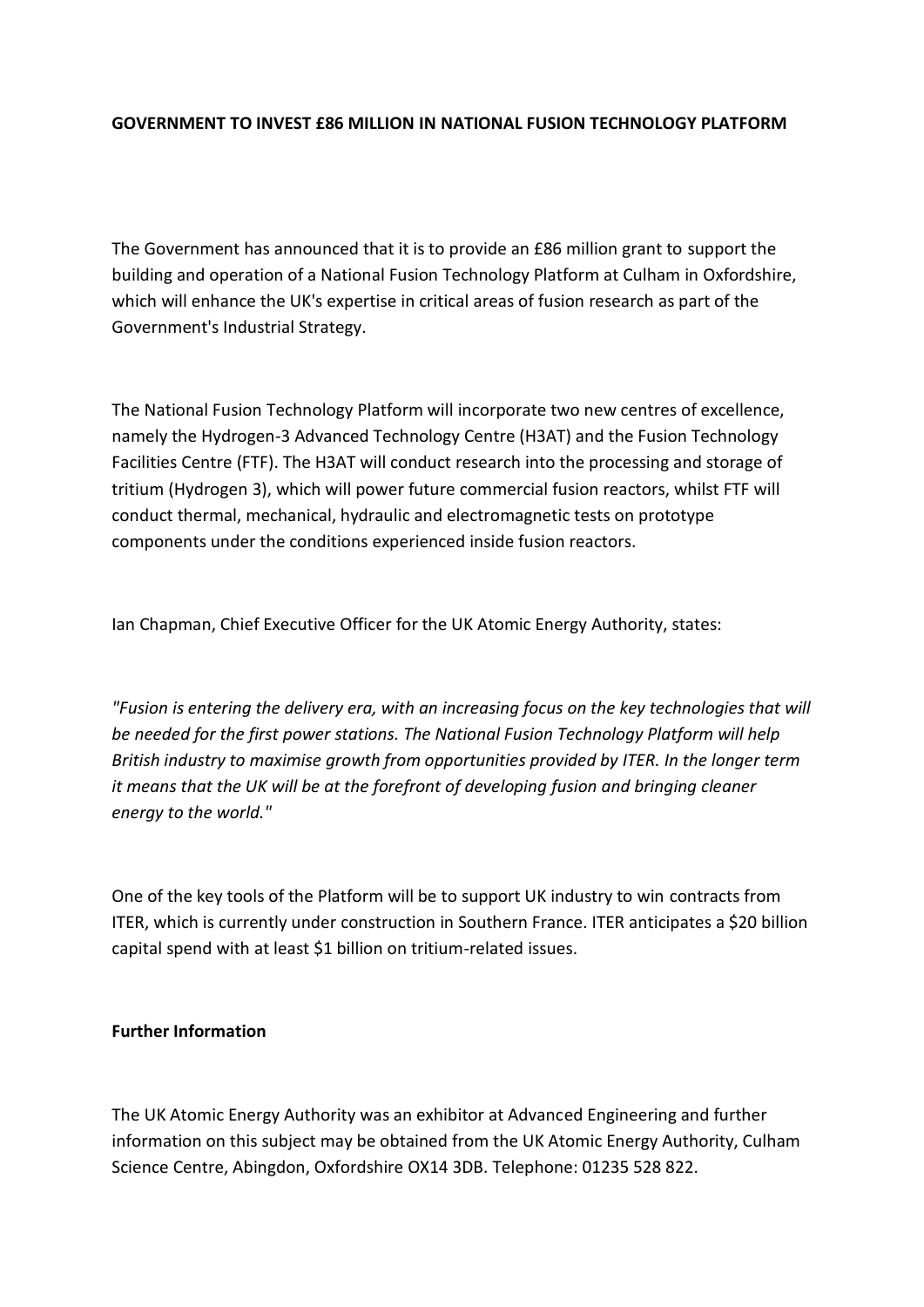#### **LAB INNOVATIONS**



Co-located with Advanced Engineering was the seventh annual Lab Innovations exhibition and conference, representing the largest single gathering of laboratory manufacturers and suppliers in the UK. There were around 135 exhibitors and 42 presentations.

Key features of the exhibition included:

\* The Royal Society of Chemistry Theatre.

\* The Live Lab Zone (featuring quick fire demonstrations and presentations on the latest lab innovations).

\* The Sustainability Lab (a new feature for 2018 showcasing environmental products and initiatives).

\* The Insights and Innovation Theatre.

\* The Cleanroom Hub (new for 2018 and dedicated to cleanroom solutions with specialist companies and speakers in association with Cleanroom Technology).

\* The SelectScience Seal of Quality Awards (new for 2018).

\* Lab News Village (new for 2018 and providing an opportunity to meet companies that had not previously exhibited at the event).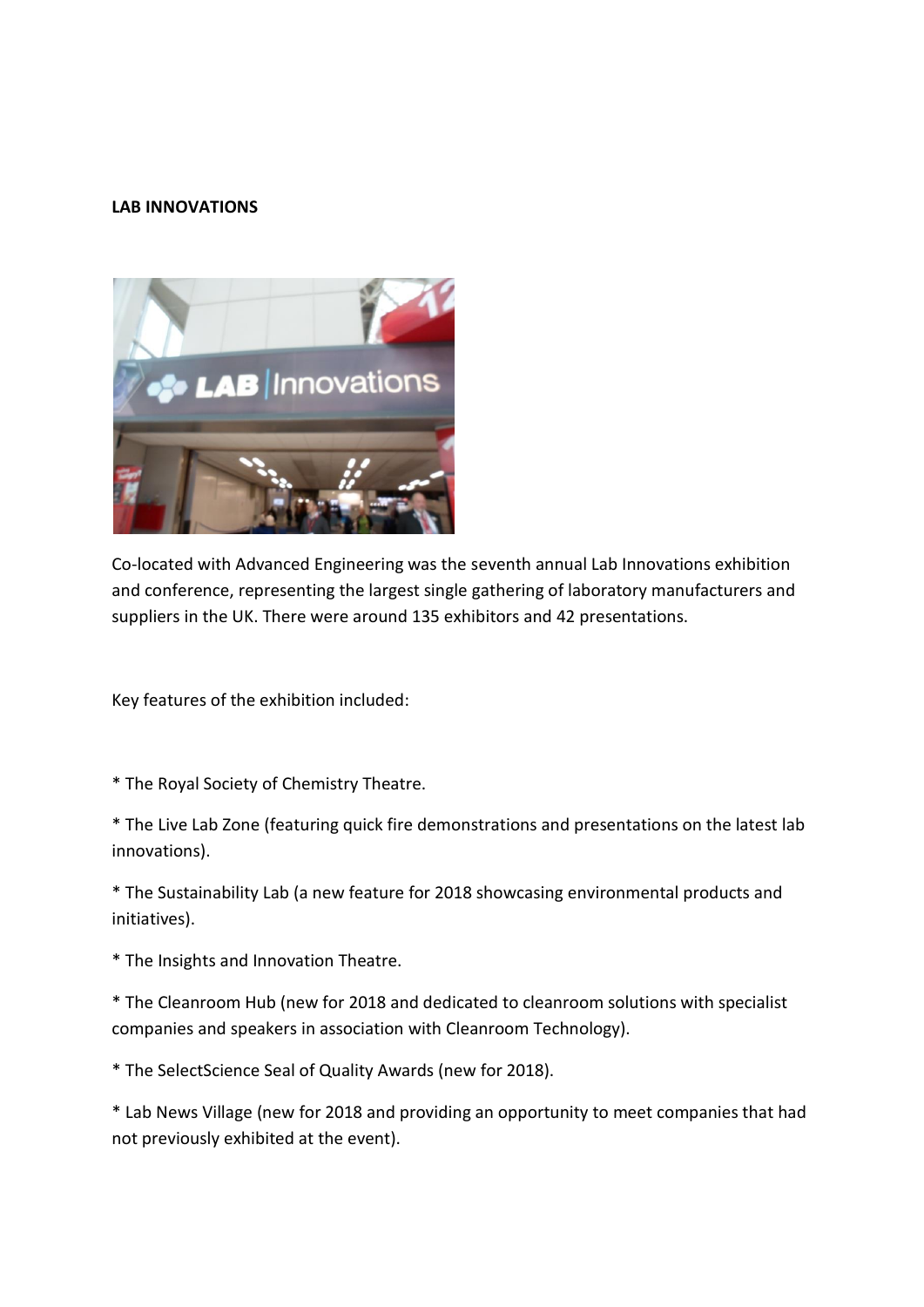\* The SLS Pavilion (a special feature dedicated to the UK's largest independent supplier of laboratory equipment, chemicals and consumables).

Presentations included 'The Digital Future of Science'; 'Burning Rubber: How Renault Formula 1 use Thermal Analysis for Advanced Composite and Adhesive Studies'; 'Small and Mighty: Rethinking Mass Spectrometry'; 'A Smart Lab Revolution is saving Energy, Money and helping Science'; 'Automated vs Manual Laboratory Washing Principles'; 'Automated Verification of the Performance and Minimum Weight of a Balance in your Laboratory without using Weights'; and 'Duetta 2 in 1 Combined Fluorescence and Absorbance Spectrometer'.

## **ARTIFICIAL INTELLIGENCE AIDS SCIENTIFIC RESEARCH**



Every year some 2.5 million scientific articles are published (one every twelve seconds) and as a result modern researchers are struggling to keep up with the wealth of data available. In order to help alleviate some of the difficulty medical charity LifeArc partnered with science software specialists SciBite to develop a pioneering machine learning process that significantly reduces the burden of the data mining process.

The article 'May AI help you with that' in *Laboratory News* (July/August 2018), p.26-27, explains how data mining and horizon scanning have become increasingly difficult for researchers, espacially in the life science industry where innovation and progress is essential for ensuring that medicines and technologies continue to evolve to meet patient needs: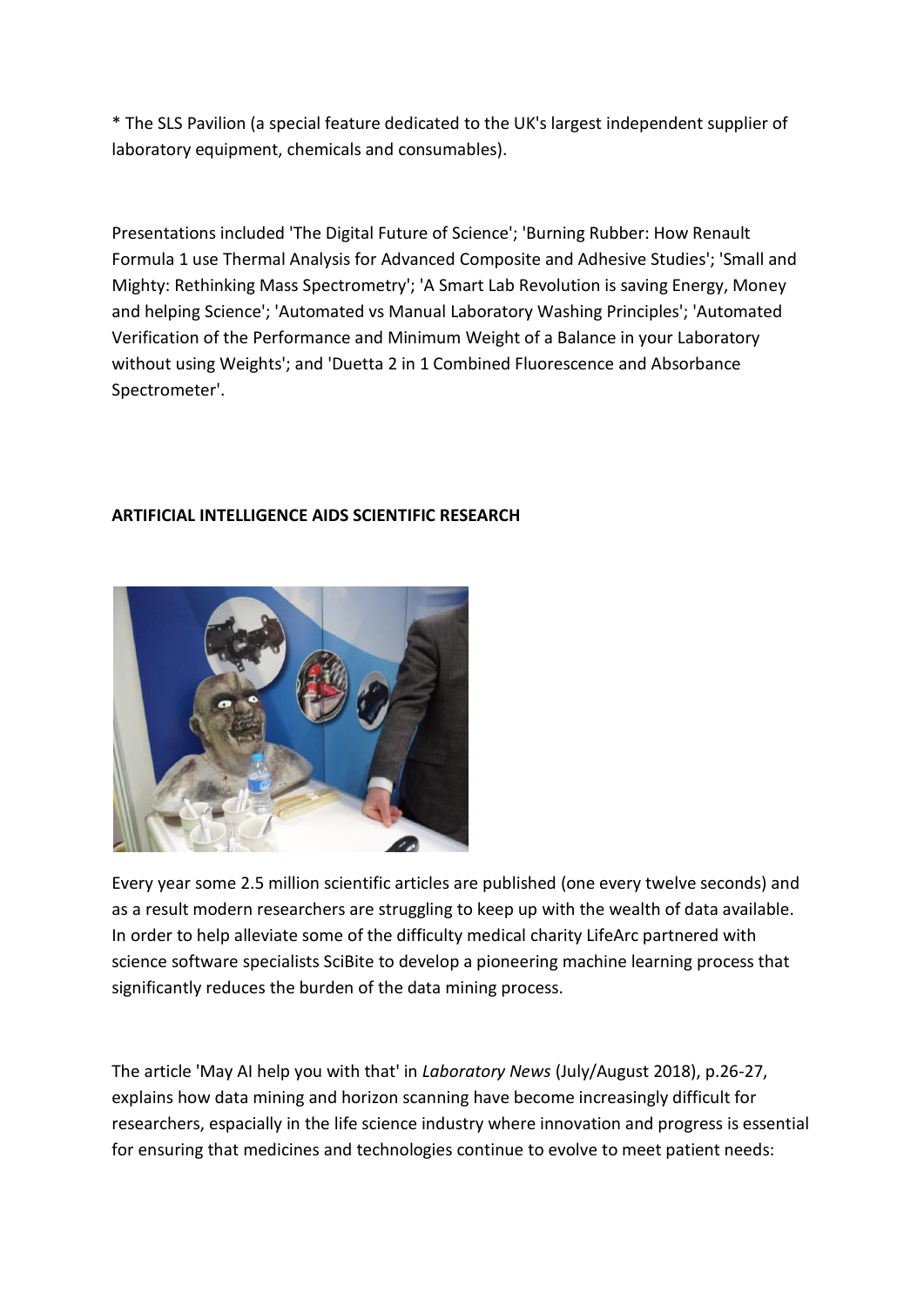*'The team at LifeArc is constantly on the lookout to gain early insights and uncover a wealth of information regarding novel technologies, new drug targets, biomarkers and rare disease connections. Analysts can spend multiple hours per day sifting through publications on PubMed, as well as publicly available grant information and a range of biotech-focused news websites in an attempt to identify articles of interest amongst the background "noise". Manually searching different sources with multiple keywords or phrases is resource intensive and means initial stages of research could only be performed at a restricted frequency and with a limited depth of review.'*

A pilot study was therefore set up to:

(a) Align multiple unstructured scientific information sources including publications, news feeds and clinical trial records and create a richly annotated index of connected data.

(b) Search and analyse data to identify research findings which could inform novel drug, diagnostic and medical technology discoveries.

Semi-automated software was used that combined artificial intelligence approaches, with semantic searching and machine learning being deployed to sift through tens of millions of documents to identify genes, diseases, devices and other scientific concepts.

The article states:

*'Working together with LifeArc, SciBite manually curated a library comprising tens of millions of synonyms tailored specifically to LifeArc's internal vocabularies, such as compound identities and study codes. This provided the foundation for automated pre-processing and what they call "semantic enrichment" - and it was these two things that allowed the team to attain the high quality, contextualised data necessary for machine learning to be effective.'*

Neil Dunkinson, Head of Technical Sales at SciBite, is quoted as follows: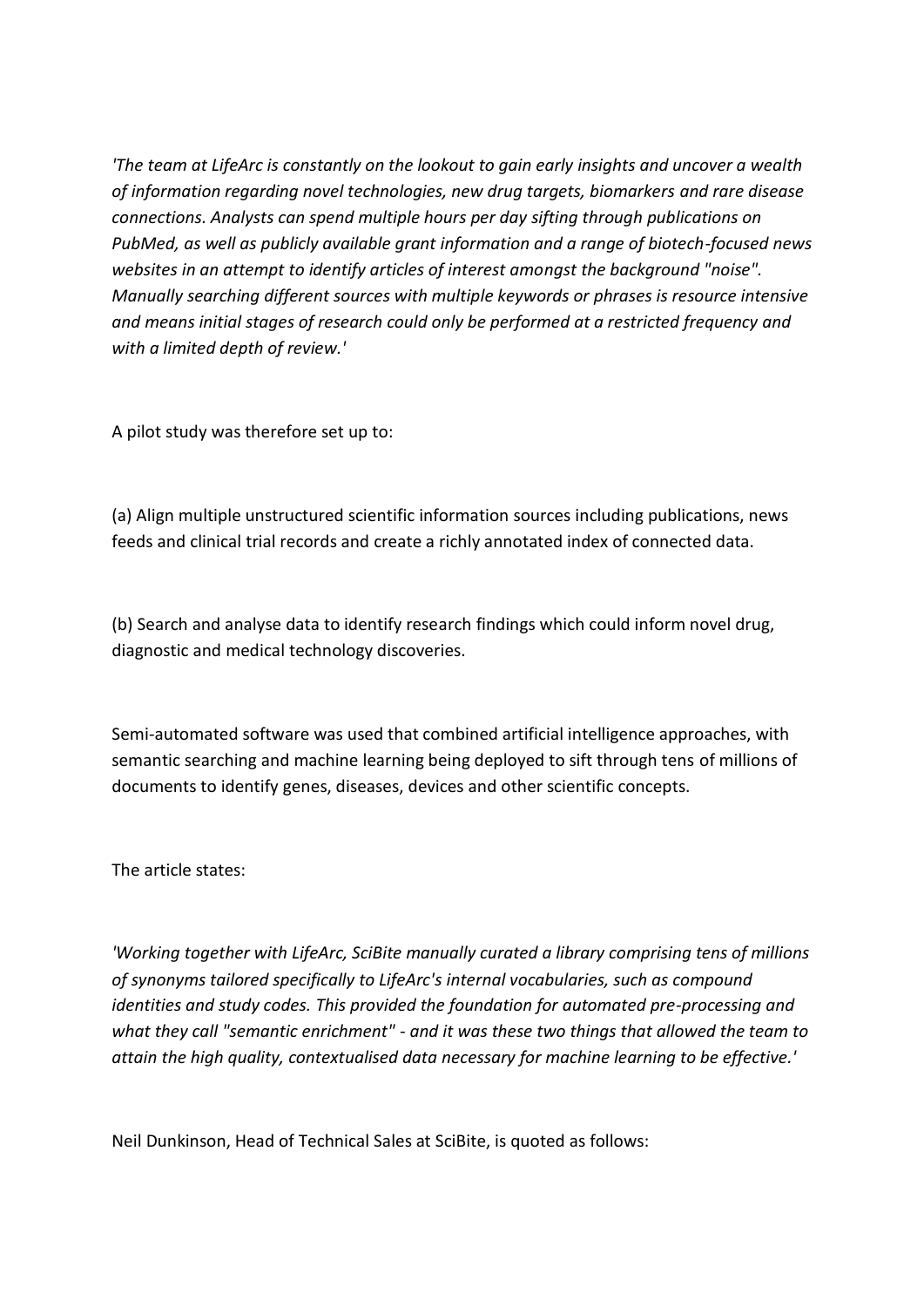*"The technology is designed to reduce the time spent mining data by up to 80 per cent, providing researchers with a subset of scientifically relevant information filtered from the vast amounts of raw data in a rapid, easy-to-interpret manner, allowing them to focus and accelerate their research. We want more and more of the hidden knowledge in scientific content to be unlocked by simple services provided by our platform, helping application developers and informatics professionals build even more intelligent systems."*

The technology has been tested in the field of rare diseases, which affects around one in twenty people worldwide:

*'The fact that some rare diseases share similar phenotypes with common, well-understood conditions forms the basis of an inference-led approach to understanding them. However, evidence of disease similarity is often hidden within unstructured biomedical literature. Any chance of identifying relevant links would require a time-consuming and costly review process.*

*The technology developed by SciBite includes a method which quantifies disease similarities identified within biomedical literature based on their phenotypes. As a first step, semantic analytics is used to extract co-occurring pairs of conditions and clinical signs from over 25 million MEDLINE abstracts. Machine learning algorithms are then used to rank these relationships and predict how scientifically significant they are, for example based on how often the diseases co-occur compared to how often they appear independently. The resulting information is subsequently used to create a knowledge graph representing the strength of connectivity between diseases based on shared phenotypes or "phenotype signatures". Where there is strong overlap in phenotype signatures, it can be hypothesised that a disease pair could share an underlying mechanistic relationship and use this to classify poorly characterised diseases.*

*The approach can be extended even further by including additional data sources such as gene association data and protein-protein interaction data to go beyond phenotypes and classify diseases based on richer signatures comprised of genomic, proteonic and phenotypic information.'*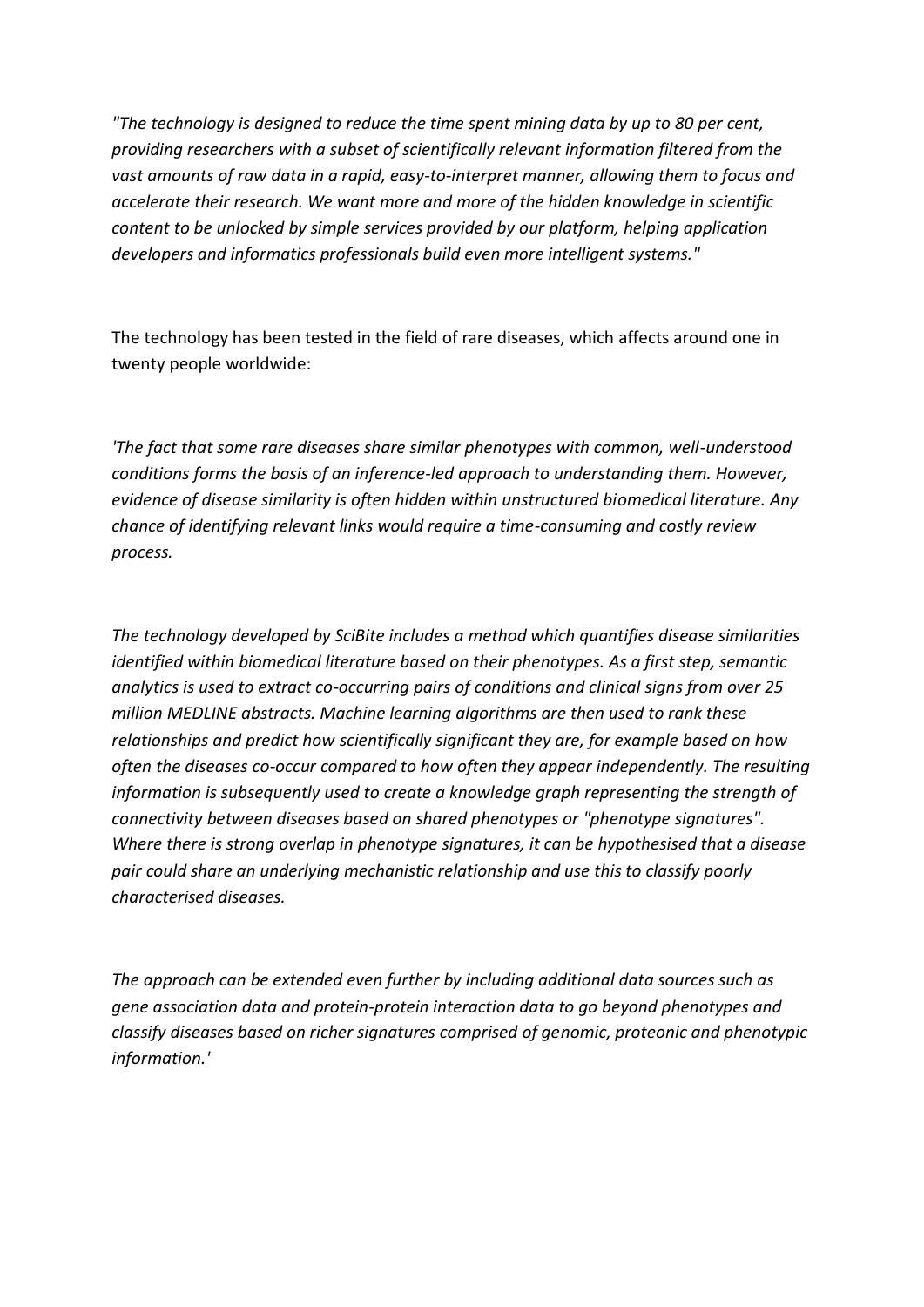# **CMOS SENSOR TECHNOLOGY REVOLUTIONISES PARTICLE FALLOUT MONITORING IN CLEANROOM ENVIRONMENTS**

Monitoring of temperature, humidity and airborne particle counts is frequently performed in cleanrooms with laser particle counters often being deployed to detect airborne particles as small as 0.5µm. Less well addressed, however, is particle fallout (PFO), which occurs when larger particles are generated and trip out of the atmosphere onto surfaces. Unlike airborne particles, these generally larger particles do not stay aloft in air currents and are therefore not picked up by conventional airborne particle sensors. This PFO is a problem, particularly in the semiconductor and optical industries.

The conventional method of monitoring PFO is through the use of witness plates where, for example, silicon wafers are left in strategic locations to collect particle fallout and then taken to a monitoring site where an optical system is used to physically count the number of particles. With this method the time between samples may be weeks or months, long after the events that have led to the PFO.

More recently instruments have been produced that measure particle deposition in realtime, but so far these have been limited to the detection of particles over 25µm in size, leaving many smaller particles undetected.

In *Cleanroom Technology* (November 2018) in the article 'Real-time Particle Fallout Monitoring: Challenges and Solutions' (p.22-23) Andrew Holland, Chief Technical Officer for XCAM, discusses how his company has applied CMOS image sensing technology to create a device that overcomes the problem by monitoring the shadows of particles being detected on CMOS image sensors.

The author states:

*'The new PFO 1040 unit uses four CMOS sensors, each with an area greater than 1 square centimetre; it can provide a measurement with a high cadence, with a sampling frequency down to 1 minute, to track the accumulation of particles. In routine use, we typically use a*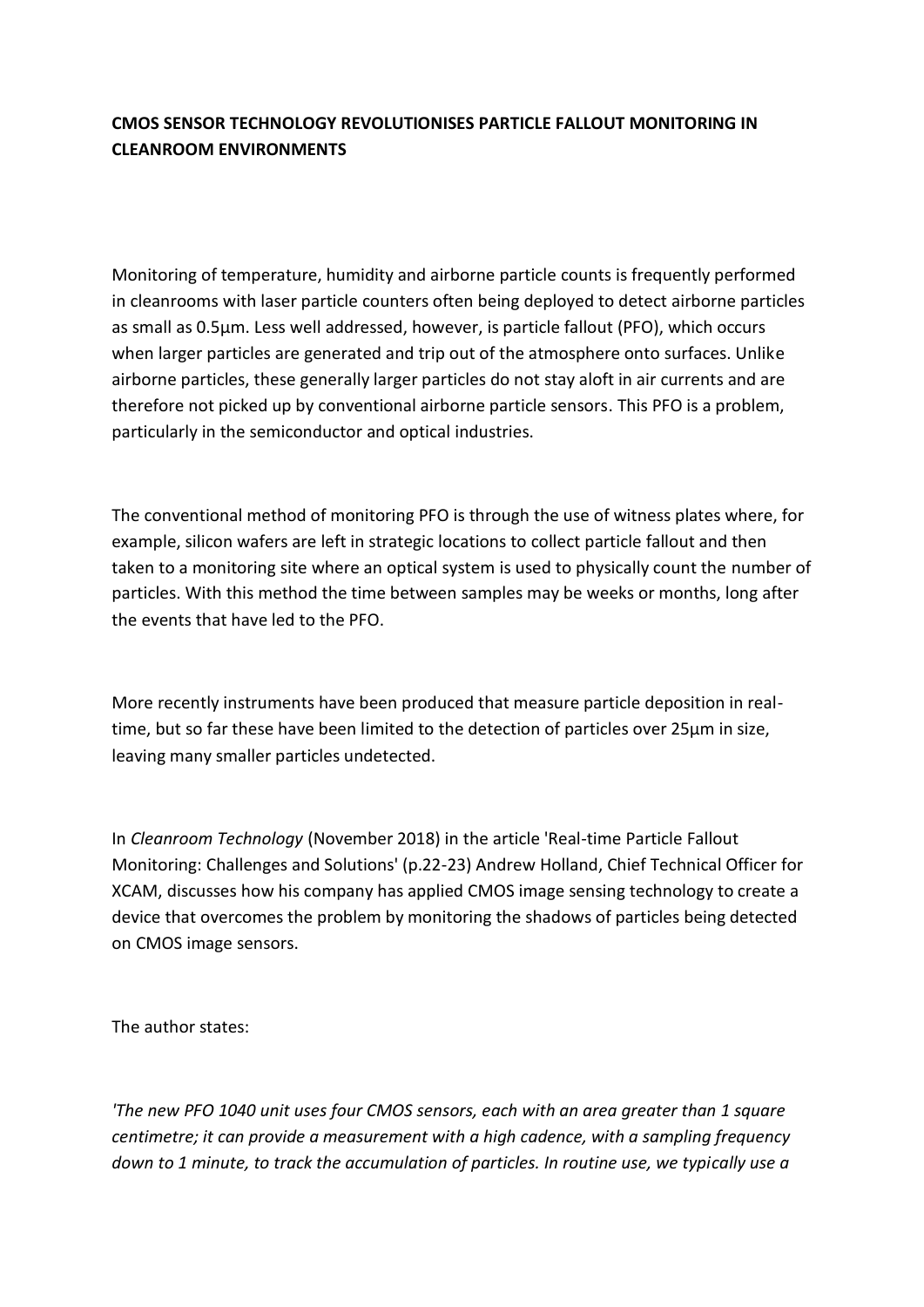*sampling period of around every 1 to 4 minutes, providing virtually real-time monitoring of the status of particles that have fallen onto the sensor.*

*At XCAM we believe that the new PFO 1040 will be a great asset to the monitoring of laboratories and clean environments, particularly where high-value sensitive processes are being conducted and will lead to improvements in quality standards in the industry.'*

### **THE CHAMELEON AND THE CRYSTAL MAZE**

This intriguing article by Danqing Wang and Teri W. Odom in the September 2018 issue of Laboratory News (p.24-25) looks at how the chameleon's ability to change colour by controlling the spacing between periodic nanocrystals in its skin has been replicated to develop a laser that is capable of changing colour in a similar way. The authors, both from Northwestern University, USA, believe that mechanically tunable lasers of this kind could enable advances in responsive optical displays, wearable photonic devices and ultrasensitive strain sensors:

*'Researchers have recently discovered that panther chameleons can change their colour by active tuning of spacings in a lattice of guanine nanocrystals on their skin. The periodic lattices function as photonic crystals - dielectric nanostructures with ordered refractive index variation - to control the light flow. Certain wavelengths of light associated with the lattice spacings can be reflected from the nanocrystals, while others are forbidden, which determines the colours we perceive in the eyes.*

*Chameleons manifest colour skin change from green to yellow or orange from the resting state to the excited state. At the same time, distance among guanine crystals increases to about 40 per cent, which causes shifting of selective reflectivity from short (blue, green) to long wavelengths (orange, red). Further straining the elastic skin could enable colour changes over the entire visible range. This colour change occurs within a couple of minutes and is fully reversible, and can inspire diverse applications in photonic displays, optical communications and on-chip circuits.'*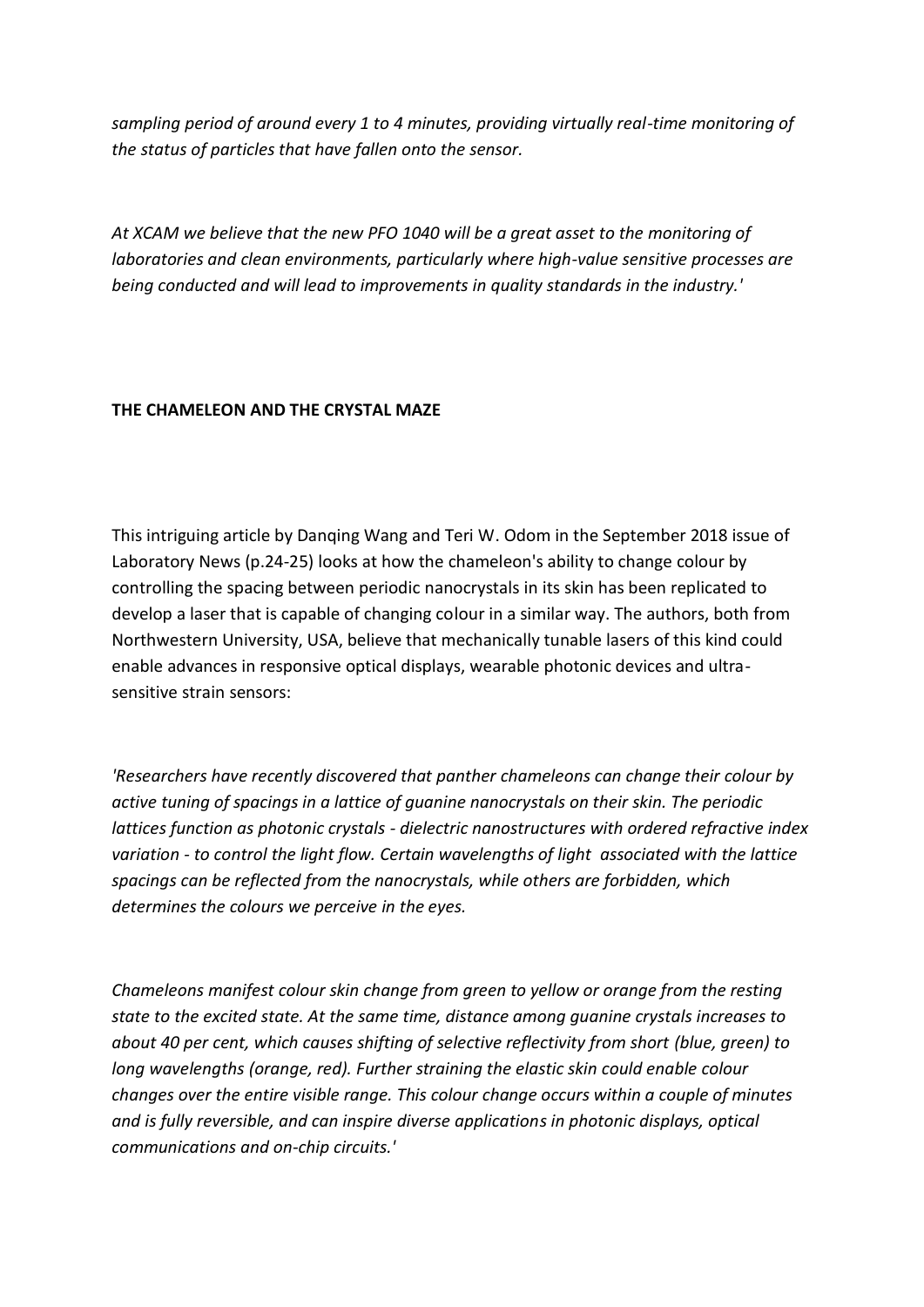Recent advances in nanofabrication have enabled unconventional material architectures to be achieved at the nanoscale, and the engineering of nanostructures can introduce new physical properties that are unavailable in conventional devices. Mechanical control of the lasing colour has subsequently been achieved by exploiting a lasing cavity based on periodic arrays of nanoparticles in a stretchable polymer matrix:

*'In previous work, by switching the liquid dye solution, we had demonstrated the first realtime tunable nanolaser. Here, stretching the substrate provides an alternative way without micro-fluid channels.*

*Large metal nanoparticles (around 260nm in diameter) arranged in a lattice (spacing 600nm) produce high-quality cavity modes with extremely narrow resonance linewidth (less than 5nm). In cases of uneven sample surfaces and defects in the lattice sharp and intense cavity resonance is still maintained. This new lasing mechanism enables stable high cavity mode quality upon stretching of the device, distinct from current laser designs.*

*Significantly, stretchable nanolasing from metal nanoparticle arrays induces a wavelength shift of 31nm for a 3 per cent increase of interparticle spacing, demonstrating a sensitivity around ten times higher than those based on photonic crystals in similar geometries. This improvement is attributed to the tuning of laser colours directly by small changes in the lattice spacing, while the microscale photonic cavities are less sensitive to nanoscale structural changes.*

*The device also harnesses plasmons - collective oscillations of conduction electrons - on the surface of gold nanoparticles. Thanks to these plasmon resonances, light can be confined to tiny regions smaller than half its wavelength (the diffraction limit), which is typically a challenge for conventional photonic devices.'*

The stretchable nanolaser is also envisaged to have possibilities in optical displays such as those used in televisions and mobile phones: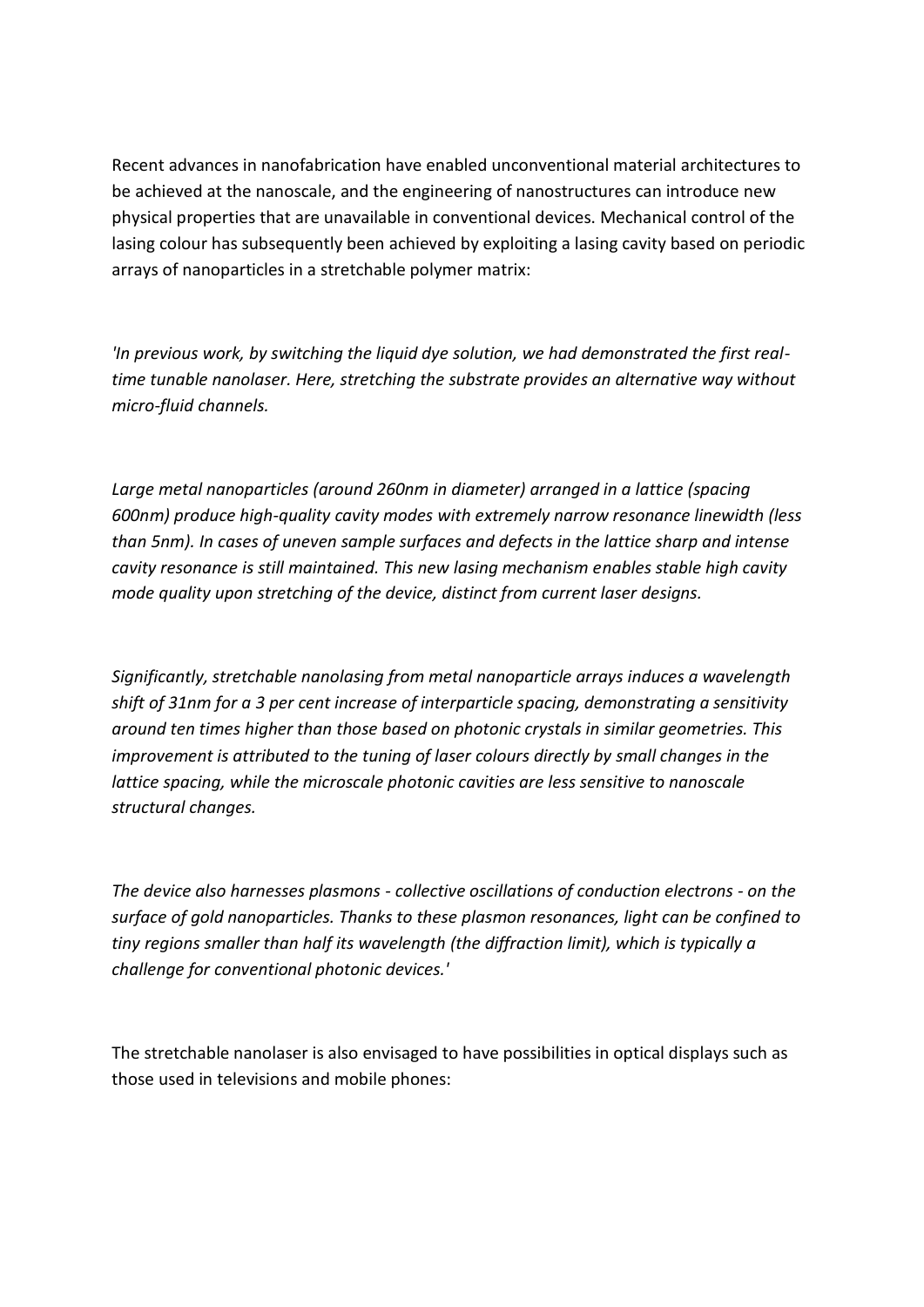*'Current electronic screens can be easily broken, while the interaction with an elastic substrate enables a flexible device robust to deformation.'*

#### **A REAL FANTASTIC VOYAGE**

Many readers may remember the science fiction epic *'The Fantastic Voyage'* in which a team of medics was miniaturised and injected into a human body to perform an operation. Now, if the people are replaced with nanorobots, the theory is closer to reality than many people think.

Scientists at the Centre for Nano Science and Engineering at the Indian Institute of Science in Bangalore have managed to demonstrate controlled maneuverability of nanomotors inside living cells. The paper 'Maneuverability of Magnetic Nanomotors inside living Cells' by Pal, M. et al in *Advanced Materials*, 2018, which forms the basis of the article 'A real Fantastic Voyage' by Malay Pal in the June 2018 issue of *Laboratory News*, explains the remarkable work being undertaken by Professor Ambarish Ghosh, who is leading this fascinating project.

The author states:

*'Nanomotors are extremely small devices that can be maneuvered by remotely powering them using various sources such as magnetic, acoustic or optical fields. Cellular organelles the cytoskeletal network and a host of biomolecules - make the cytoplasm of a cell a very crowded environment. A small machine voyaging through such a milieu is, in itself, a fantastic concept.*

*The precise control of nanomotors inside a human cell opens up exciting opportunities for biological applications. Delivery of cargo to intracellular locations, diagnosis by sensing molecules, and probing of the intracellular environment are just some of the interesting functions that a nanomotor can perform. The controlled motion of an internal probe in a living cell gives us the ability to deliver a cargo to specific organelles. The cell can be internally probed, at specific locations, to map the physical properties.'*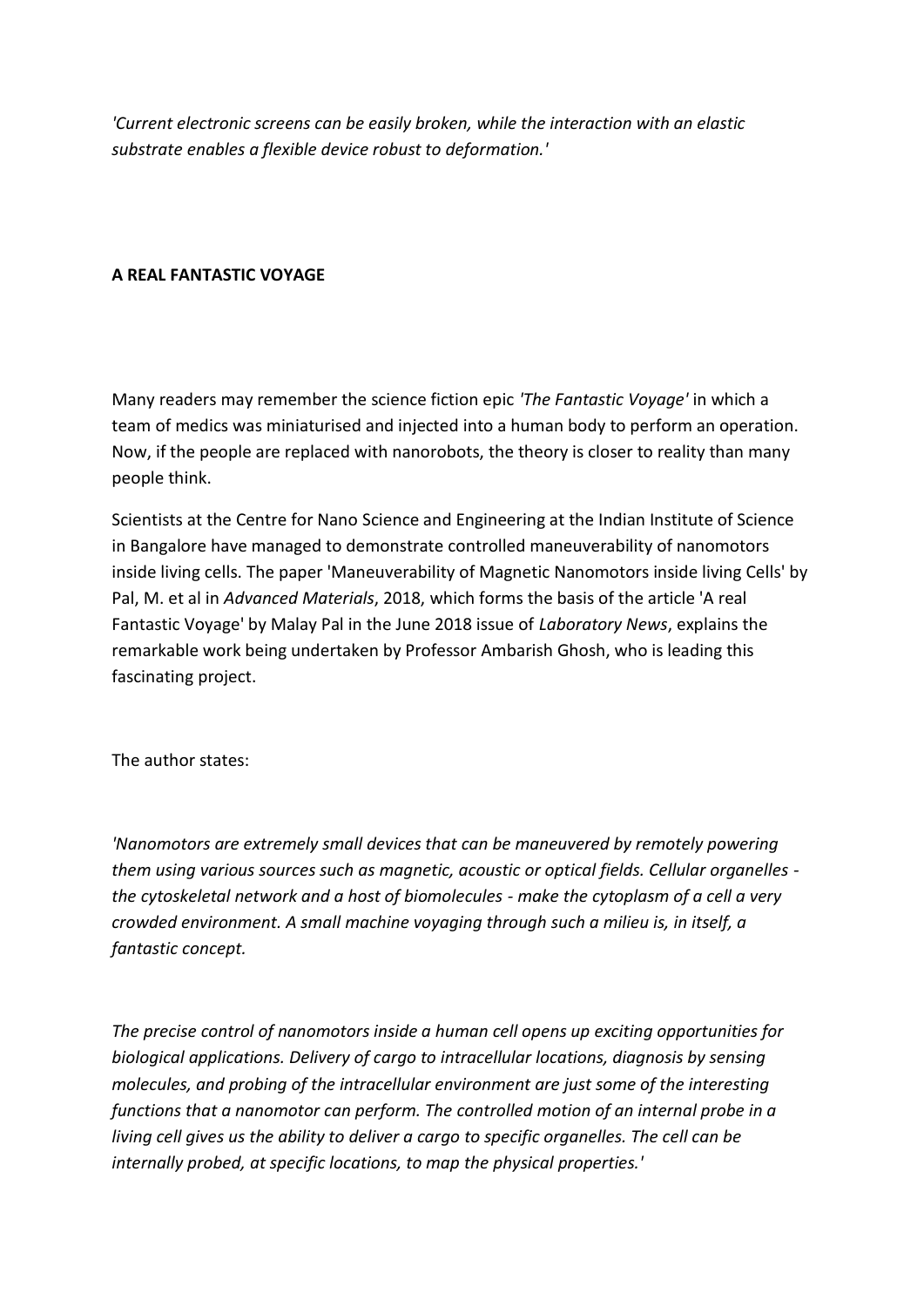The application of an acoustic field can detach cells from a substrate and can also cause stress to a cell, and for this reason magnetically driven nanomotors were preferred:

*'We fabricated helical nanomotors of two sizes, 2.8µ long and 400nm wide, and 2.4µ long and 250nm wide, by using a technique called glancing angle deposition (GLAD). These helical nanomotors - which are made of magnetic materials - are taken up by the cells after incubating them together for a day in a a petri dish. Post incubation, fluorescently labelled HeLa cells (a cervical cancer cell line) were imaged with a confocal microscope and a 3D reconstruction of the cell was made, wherein the motors were seen to be confined within the Z-plane of the cell.*

*A rotating magnetic field is generated by a triaxial Helmholz coil, built around an optical microscope, which drives the motors inside the cytoplasm, with precision. By application of magnetic fields of a magnitude as low as 80 Gauss, the motors were able to undergo rotation and net translation inside the cell. In some cases it was seen that the motors responded to the field with rotation in place with no net translation. This loss of response, though initially thought to be caused by damage to the magnetic layer, was later found to be because of their size and tendency to stick to the intracellular milieu. The smaller nanomotors were found to be more compatible with the porosity of the cytoskeletal network, and thus were more responsive in a larger number.'*

Motion of nanomotors was also observed in Bovine Aortic Endothelial cells (BAEC) and Human Embryonic Kidney.

The author concludes:

*'We believe that this technology could have a significant impact on medical interventions of the future. Because of the development of controlled propulsion in an intracellular environment, it is now possible to deliver payload to a predetermined site inside the cell. It has been shown previously (by Professor Ghosh's lab) that these nanomotors have the ability to trap, transport and release submicron particles with high precision and speed when integrated with plasmonics, a special kind of light matter interaction.*